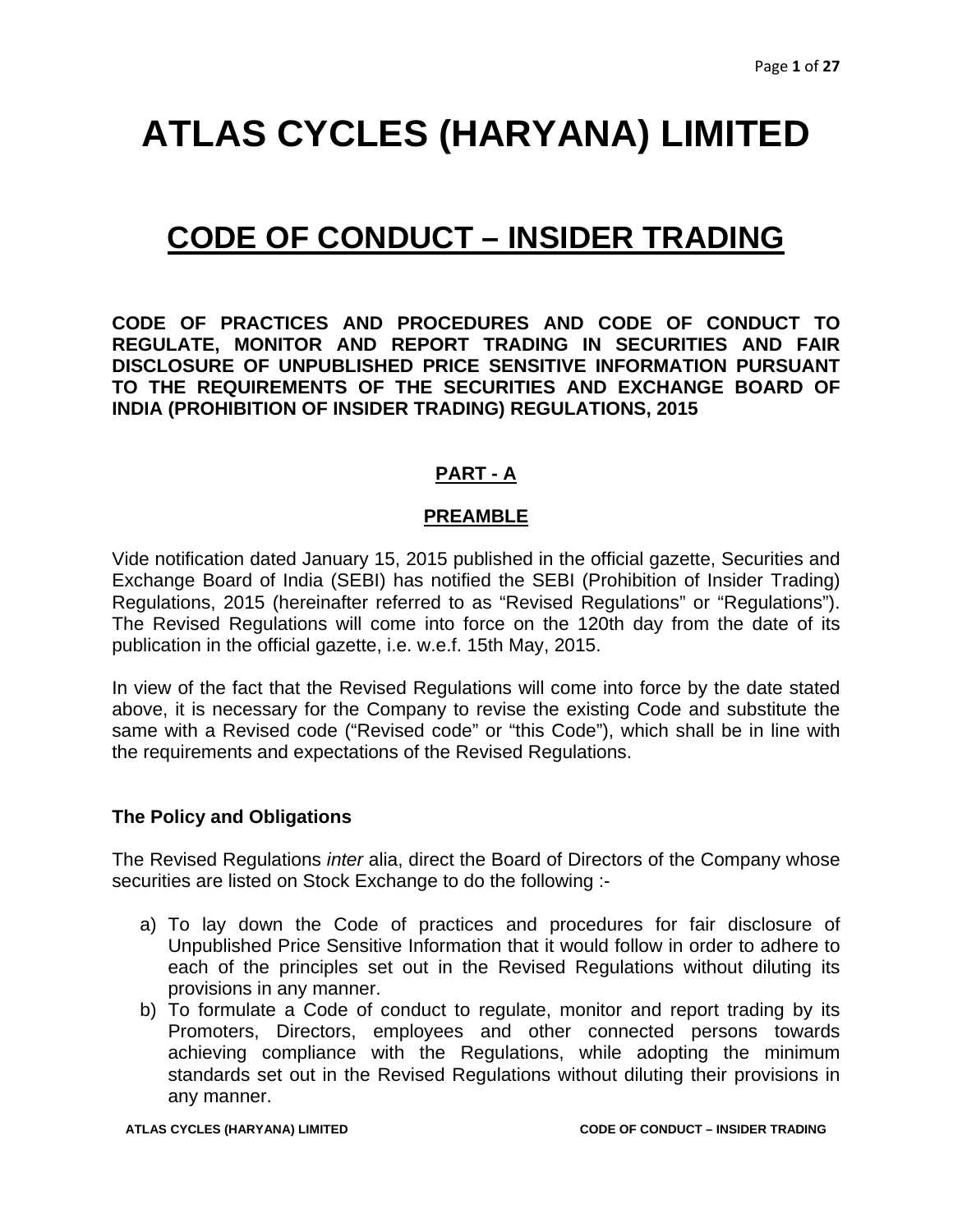To achieve the objectives as stated in the Revised Regulations, the Company hereby notifies that the "**Code of practices and procedures and Code of ATLAS CYCLES (HARYANA) LIMITED conduct to regulate, monitor and report trading in securities and fair disclosure of unpublished price sensitive information**" shall become effective and operational from the date as stated herein above and this Revised code shall supersede the existing Code effective from the date stated above.

#### **PART - B**

#### **DEFINITIONS**

For the purposes of this code, the words and expressions given below shall carry the meaning as stated hereinafter.

- **B.1.** "Act" means the Securities and Exchange Board of India Act, 1992 (15 of 1992).
- **B.2.** "Board" shall mean the Securities Exchange Board of India.
- **B.3.** "Board of Directors" means the Board of Directors of the Company.
- **B.4.** 'Company' means Atlas Cycles (Haryana) Limited;

**B.5.** 'Compliance Officer' means the Company Secretary of the Company or any other person designated by the Board of Directors as Compliance Officer from time to time;

**B.6.** "Connected person" means,-

- i. any person who is or has during the six months prior to the concerned act been associated with a company, directly or indirectly, in any capacity including by reason of frequent communication with its officers or by being in any contractual, fiduciary or employment relationship or by being a director, officer or an employee of the company or holds any position including a professional or business relationship between himself and the company whether temporary or permanent, that allows such person, directly or indirectly, access to unpublished price sensitive information or is reasonably expected to allow such access.
- ii. Without prejudice to the generality of the foregoing, the persons falling within the following categories shall be deemed to be connected persons unless the contrary is established,
	- a. an immediate relative of connected persons specified in clause(i) above; or
	- b. a holding company or associate company or subsidiary company; or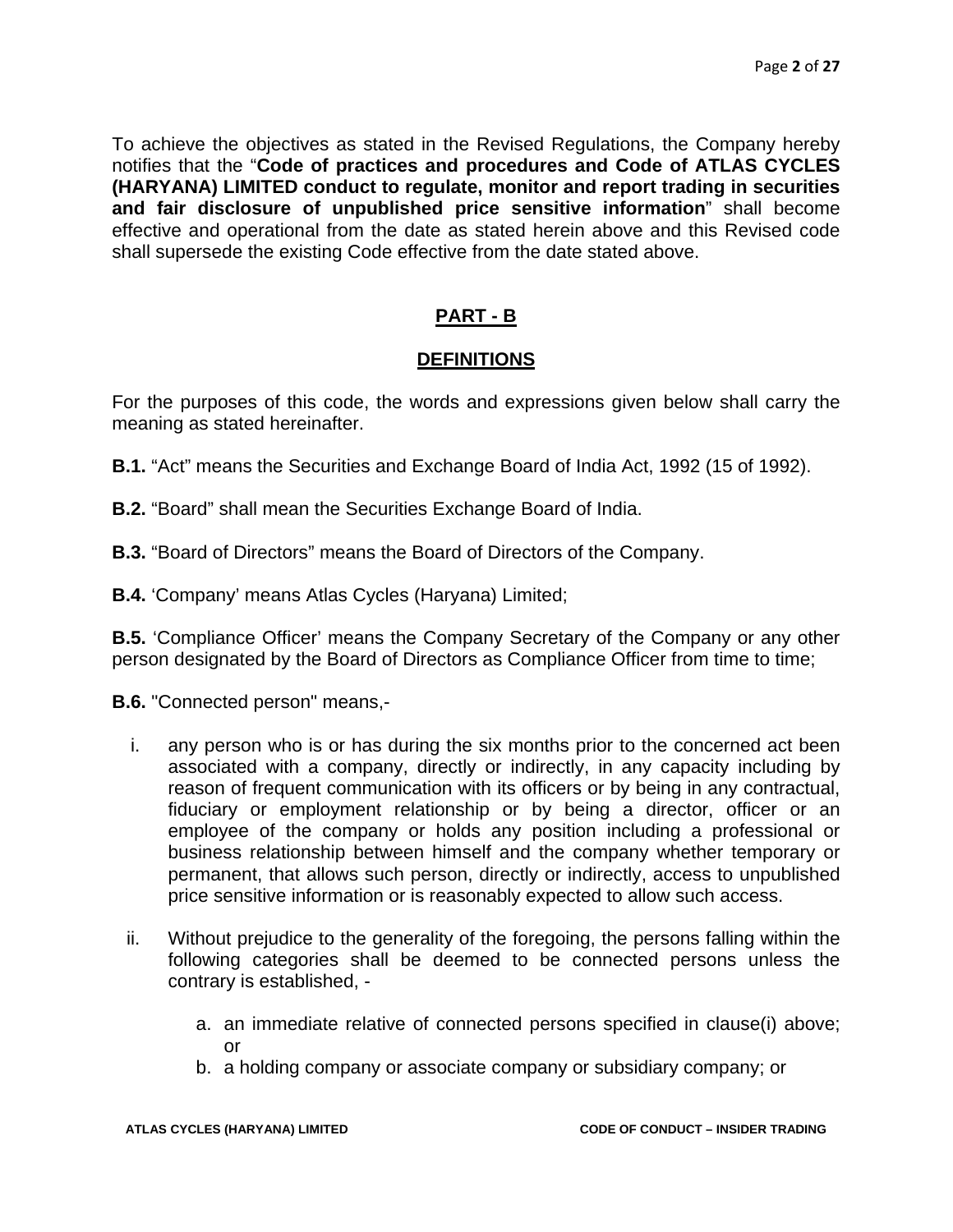- c. an intermediary as specified in Section 12 of the Act or an employee or director thereof; or
- d. an investment company, trustee company, asset management company or an employee or director thereof; or
- e. an official of a stock exchange or of clearing house or corporation; or
- f. a member of board of trustees of a mutual fund or a member of the board of directors of the asset management company of a mutual fund or is an employee thereof; or
- g. a member of the board of directors or an employee, of a public financial institution as defined in section 2(72) of the Companies Act, 2013; or
- h. an official or an employee of a self-regulatory organization recognised or authorized by the Board; or
- i. a banker of the company; or
- j. a concern, firm, trust, Hindu undivided family, company or association of persons wherein a director of a company or his immediate relative or banker of the company, has more than ten per cent of the holding or interest;

**B.7.** "Designated employees" Shall include –

- a. CEO/CFO;
- b. All employees in the cadre of Vice President and above in all three units;
- c. Employees in the Finance, Accounts and Secretarial Department as may be determined by the Compliance Officer,
- d. Immediate relative of (a) to (c) above;
- e. Employees designated by the Compliance Officer from time to time.

**B.8.** "Generally available information" means information that is accessible to the public on a non-discriminatory basis;

**B.9.** "Immediate relative" means a spouse of a person, and includes parent, sibling, and child of such person or of the spouse, any of whom is either dependent financially on such person, or consults such person in taking decisions relating to trading in securities;

**B.10.** "insider" means any person who is:

- i. a connected person; or
- ii. in possession of or having access to unpublished price sensitive information;

**B.11.** "Key Managerial Person" means person as defined in Section 2(51) of the Companies Act, 2013.

**B.12.** "Promoter" shall have the meaning assigned to it under the Securities and Exchange Board of India (Issue of Capital and Disclosure Requirements) Regulations, 2009 or any modification thereof;

**B.13.** "Regulations" shall mean the SEBI (Prohibition of Insider Trading) Regulations ,2015.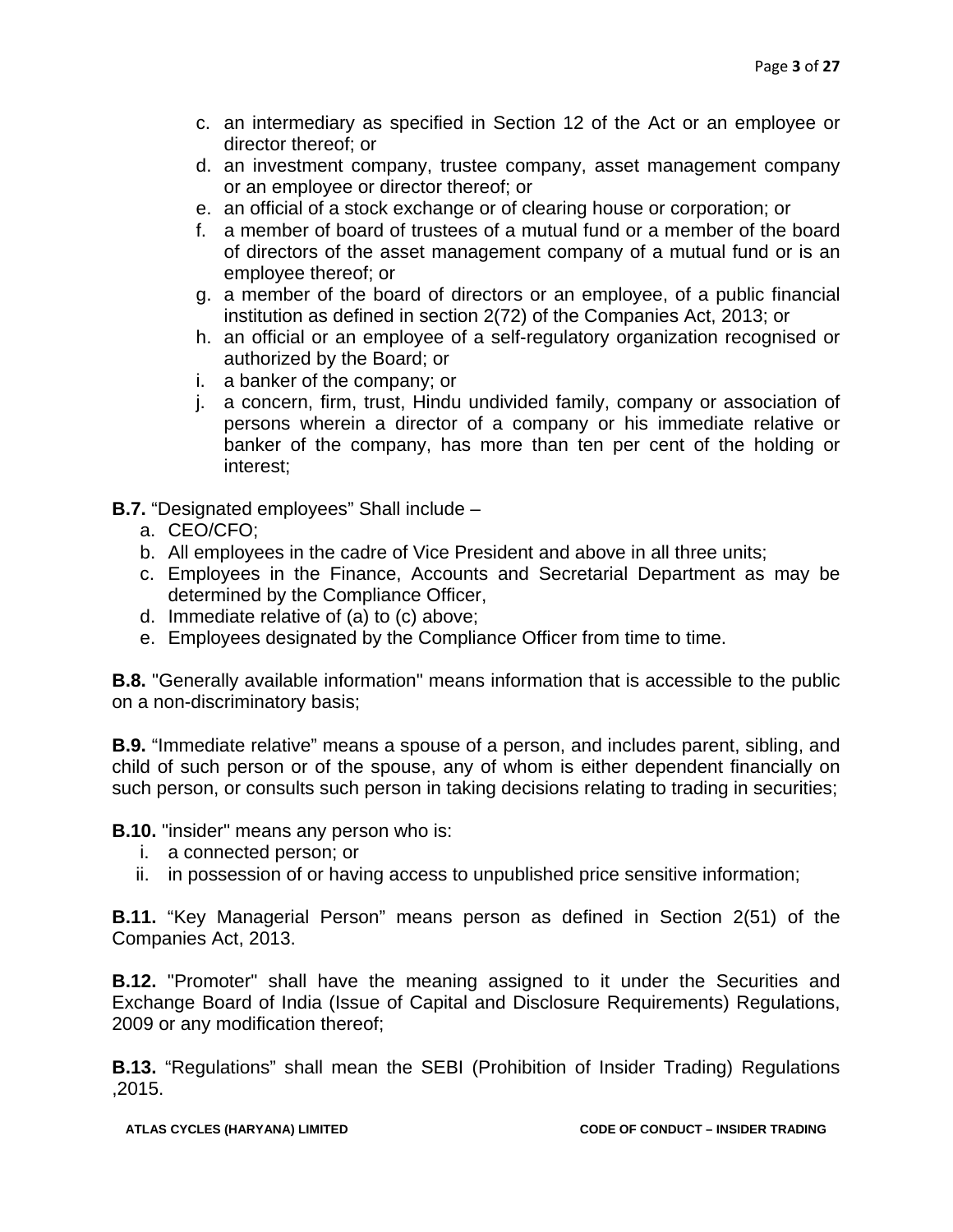**B.14.** "securities" shall have the meaning assigned to it under the Securities Contracts (Regulation) Act, 1956 (42 of 1956) or any modification thereof except units of a mutual fund;

**B.15.** "Takeover regulations" means the Securities and Exchange Board of India (Substantial Acquisition of Shares and Takeovers) Regulations, 2011 and any amendments thereto;

**B.16.** "Trading" means and includes subscribing, buying, selling, dealing, or agreeing to subscribe, buy, sell, deal in any securities, and "trade" shall be construed accordingly;

**B.17.** "Trading day" means a day on which the recognized stock exchanges are open for trading;

**B.18.** "Unpublished price sensitive information" (abbreviated as "UPSI") means any information, relating to the Company or its securities, directly or indirectly, that is not generally available which upon becoming generally available, is likely to materially affect the price of the securities and shall, ordinarily including but not restricted to, information relating to the following: –

- i. financial results;
- ii. dividends;
- iii. change in capital structure;
- iv. mergers, de-mergers, acquisitions, delisting, disposals and expansion of business and such other transactions;
- v. changes in key managerial personnel; and
- vi. material events in accordance with the listing agreement.

#### **PART – C**

#### **APPLICABILITY**

This Code shall apply to all insiders as defined at B.10 including Directors, Designated employees and connected persons.

#### **PART - D**

#### **RESTRICTION ON COMMUNICATIONS AND TRADING BY INSIDERS**

**D.1.** Communication or procurement of unpublished price sensitive information.

a. No insider shall communicate, provide, or allow access to any unpublished price sensitive information, relating to securities of Atlas or securities proposed to be listed by Atlas, to any person including other insiders except where such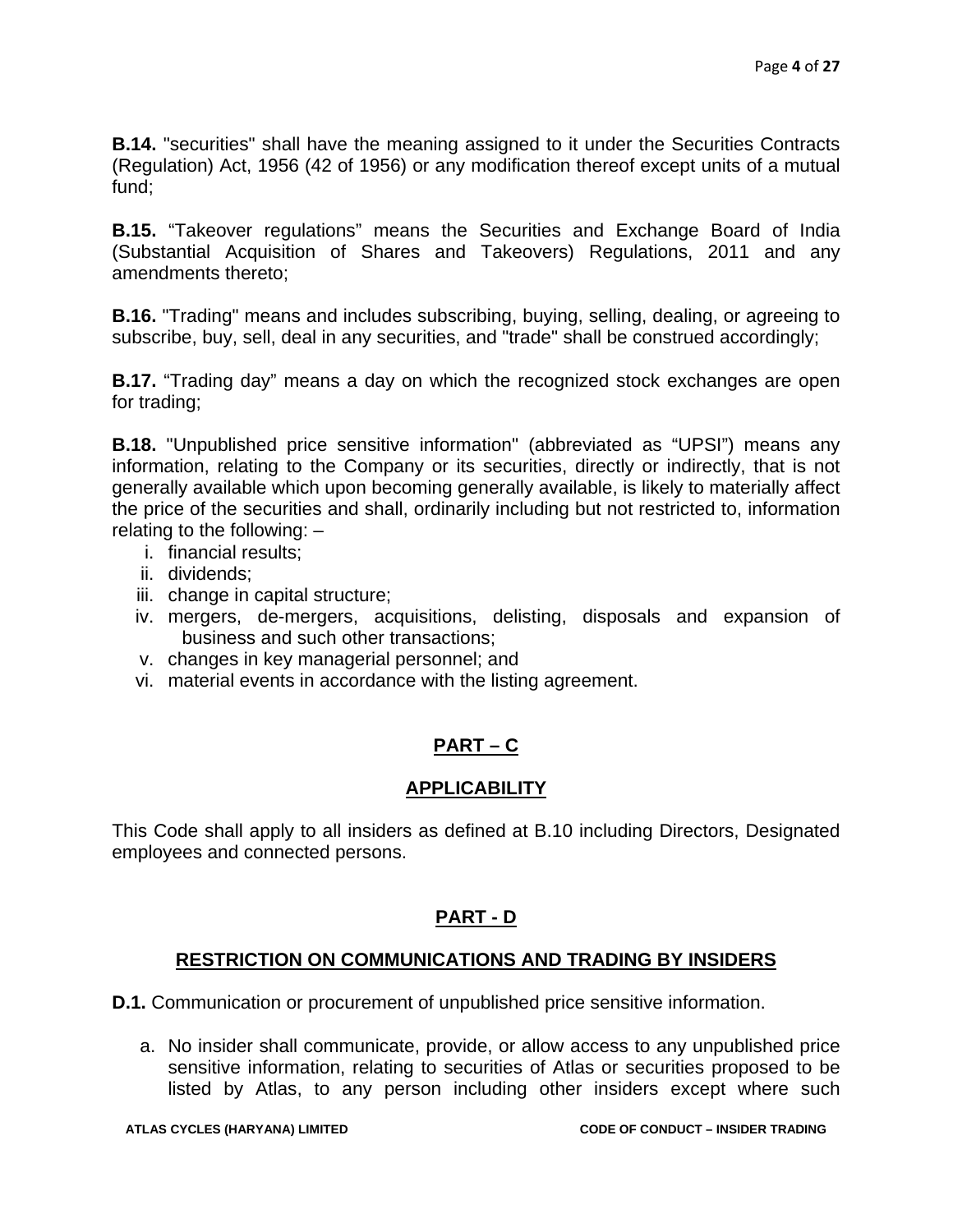communication is in furtherance of legitimate purposes, performance of duties or discharge of legal obligations.

- b. No person shall procure from or cause the communication by any insider of unpublished price sensitive information, relating to securities of the Company or securities proposed to be listed by the Company, except in furtherance of legitimate purposes, performance of duties or discharge of legal obligations.
- c. Notwithstanding anything contained in this Code, an unpublished price sensitive information may be communicated, provided, allowed access to or procured, in connection with a transaction that would,
- i. entail an obligation to make an open offer under the takeover regulations where the board of directors of the company is of informed opinion that the proposed transaction is in the best interests of the company;
- ii. not attract the obligation to make an open offer under the takeover regulations but where the board of directors of the company is of informed opinion that the proposed transaction is in the best interests of the company and the information that constitute unpublished price sensitive information is disseminated to be made generally available at least two trading days prior to the proposed transaction being effected in such form as the board of directors may determine.
- d. For the purpose of (c) above, the Board of Directors shall require the parties to execute agreements to contract confidentiality and nondisclosure obligations on the part of such parties and such parties shall keep information so received confidential, except for the purpose of (c) above, and shall not otherwise trade in securities of the Company when in possession of unpublished price sensitive information.
- e. Trading by insiders including promoters, non-individual insiders when in possession of unpublished price sensitive information shall be governed by Regulation 4 of the Regulations.
- **D.2.** Trading Plans.
	- a. An insider shall be entitled to formulate a trading plan and present it to the compliance officer for approval and public disclosure pursuant to which trades may be carried out on his behalf in accordance with such plan.
	- b. Such trading plan shall
		- i. not entail commencement of trading on behalf of the insiders earlier than six months from the public disclosure of the plan;
		- ii. not entail trading for the period between the 20th trading day prior to the last day of any financial period for which results are required to be announced by the Company and the second trading day after the disclosure of such financial results;
		- iii. entail trading for a period of not less than 12 months;
		- iv. not entail overlap of any period for which another trading plan is already in existence;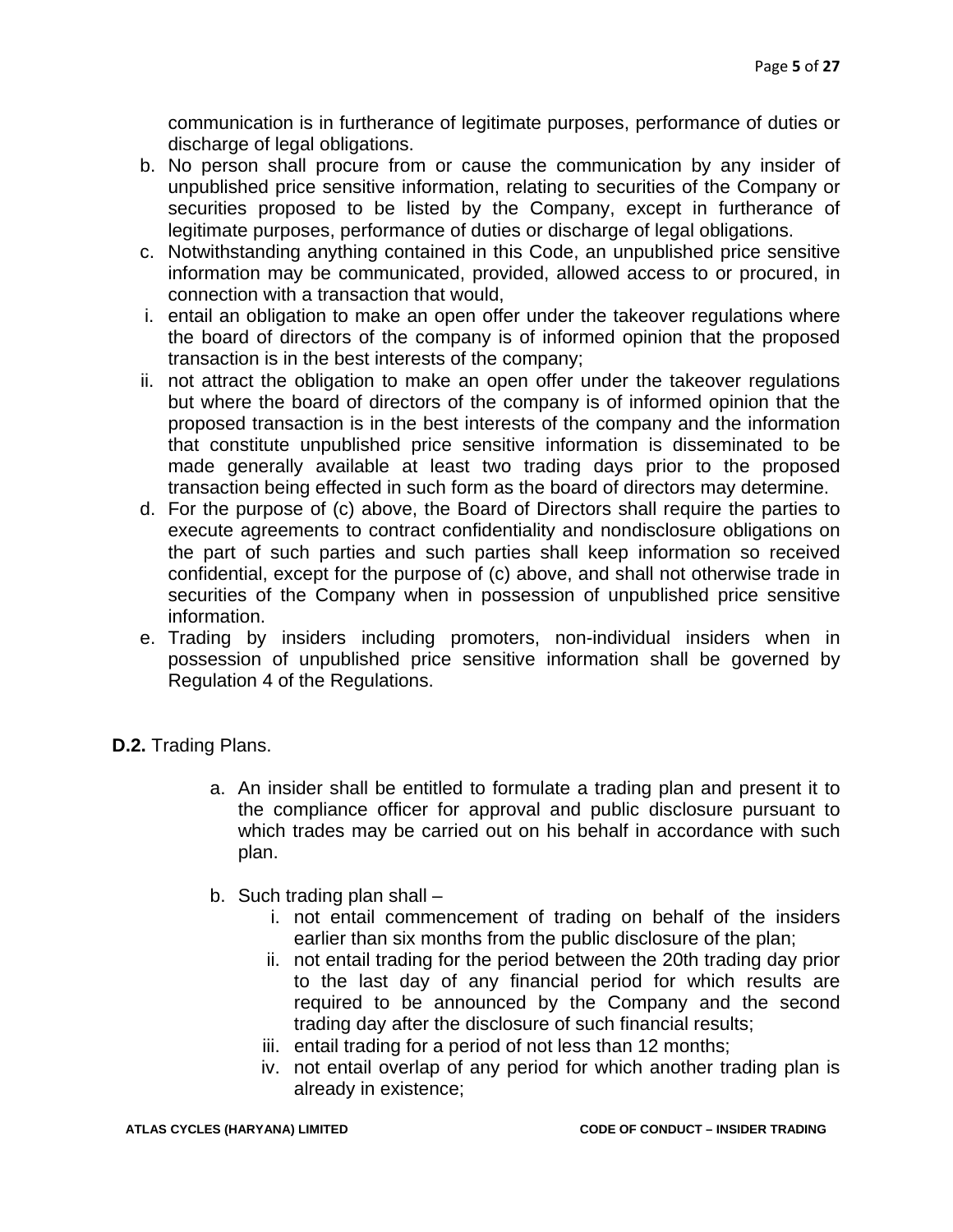- v. set out either the value of trades to be effected or the number of securities to be traded along with the nature of the trade and the intervals at, or dates on which such trades shall be effected; and
- vi. not entail trading in securities of the Company for market abuse.
- c. The compliance officer shall review the trading plan to assess whether the plan would have any potential for violation of this Code or "Regulations" and shall be entitled to seek such express undertakings as may be necessary to enable such assessment and to approve and monitor the implementation of the plan.
- d. The trading plan once approved shall be irrevocable and the insider shall mandatorily have to implement the plan, without being entitled to either deviate from it or to execute any trade in the securities outside the scope of the trading plan.

Provided that the implementation of the trading plan shall not be commenced if any unpublished price sensitive information in possession of the insider at the time of formulation of the plan has not become generally available at the time of the commencement of implementation and in such event the Compliance Officer shall confirm that the commencement ought to be deferred until such unpublished price sensitive information becomes generally available information so as to avoid a violation of this code or "Regulations".

e. Upon approval of the trading plan, the Compliance Officer shall notify the plan to the Stock Exchanges on which the securities of the Company are listed.

#### **PART E**

#### **DISCLOSURE OF TRADING BY INSIDERS**

#### **E.1 General Provisions**

- a. Every public disclosure shall be made in the Form(s) as prescribed under the Regulations from time to time.
- b. The disclosures to be made by any person under this code shall include those relating to trading by such person's immediate relatives, and by any other person for whom such person takes trading decisions.
- c. The disclosure of trading in securities shall also include trading in derivatives of securities and traded value of the derivatives shall be taken into account. Provided that trading in derivatives of securities is permitted by any law for the time being in force.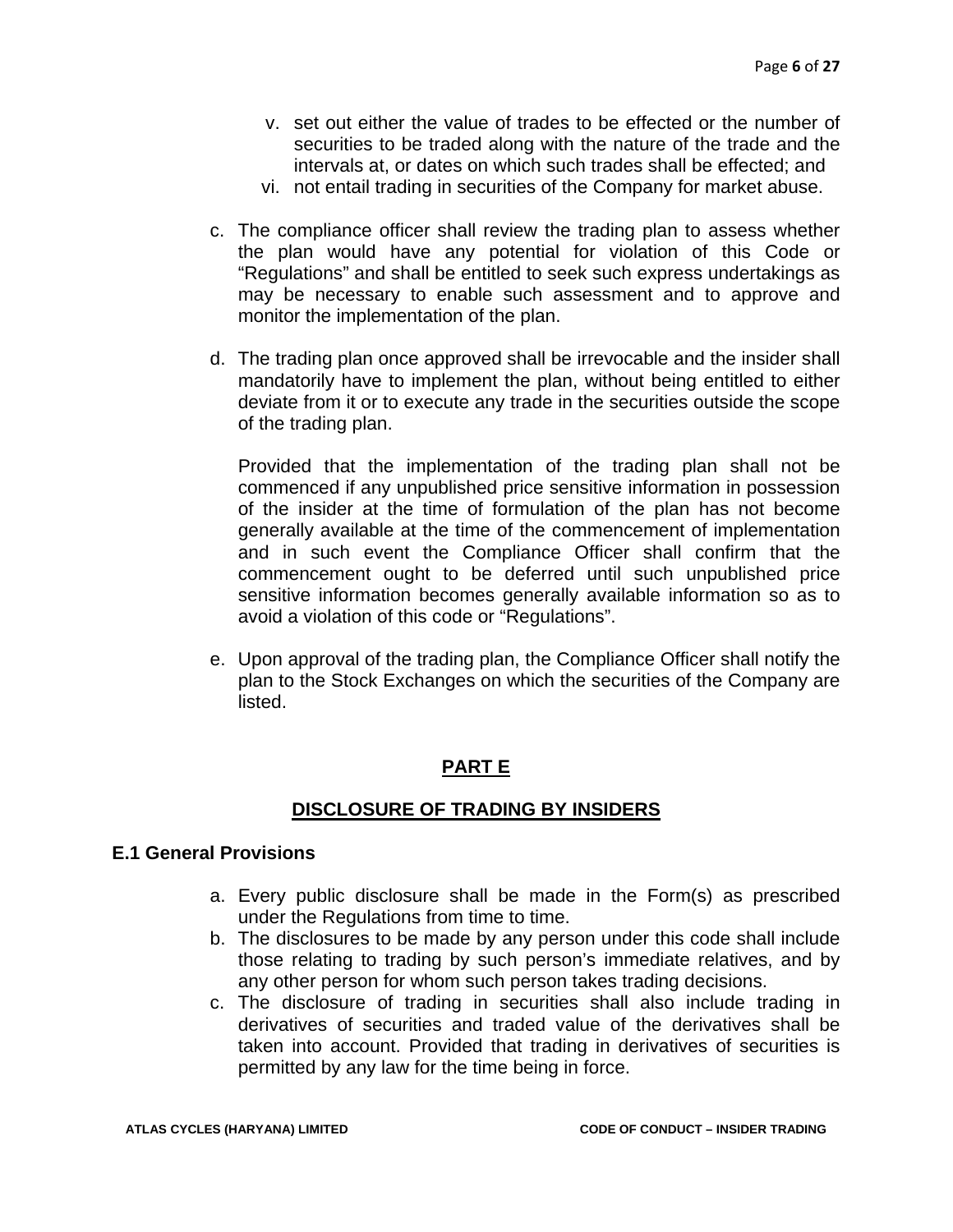d. The disclosures made under this Part shall be maintained by the Company, for a minimum period of five years, in such form as may be specified.

#### **E.2 Disclosure by certain persons**

#### a. **Initial Disclosures**

- i. Every Promoter, Key Managerial Person and Director of the Company shall disclose his/ her holding in securities of the Company as on 15th May, 2015 to the Company by 14th June, 2015;
- ii. Every person on appointment as a Key Managerial Person or a Director of the Company or upon becoming a Promoter shall disclose his holding of securities of the Company as on the date of appointment or becoming a promoter, to the Company, within seven days of such appointment or becoming a Promoter.

#### b. **Continual Disclosures**

- i. Every Promoter, employee and director of the Company shall disclose to the Company the number of such securities acquired or disposed of within two trading days of such transaction if the value of the securities traded, whether in one transaction or a series of transactions over any calendar quarter, aggregates to a traded value in excess of Rs. 10 lacs.
- ii. The Compliance Officer of the Company shall notify the particulars of such trading to the Stock Exchange on which the securities are listed within two trading days of receipt of the disclosure or from becoming aware of such information.
- Explanation It is clarified for the avoidance of doubts that the disclosure of the incremental transactions after any disclosure under this sub-code, shall be made when the transactions effected after the prior disclosure cross the threshold specified in clause b.(i) above.

#### c. **Disclosures by other connected persons**.

The Company may own its discretion require any other connected person or class of connected persons to make disclosures of holdings and trading in securities of the Company in such form and at such frequency as may be determined by the Company in order to monitor compliance with this Code.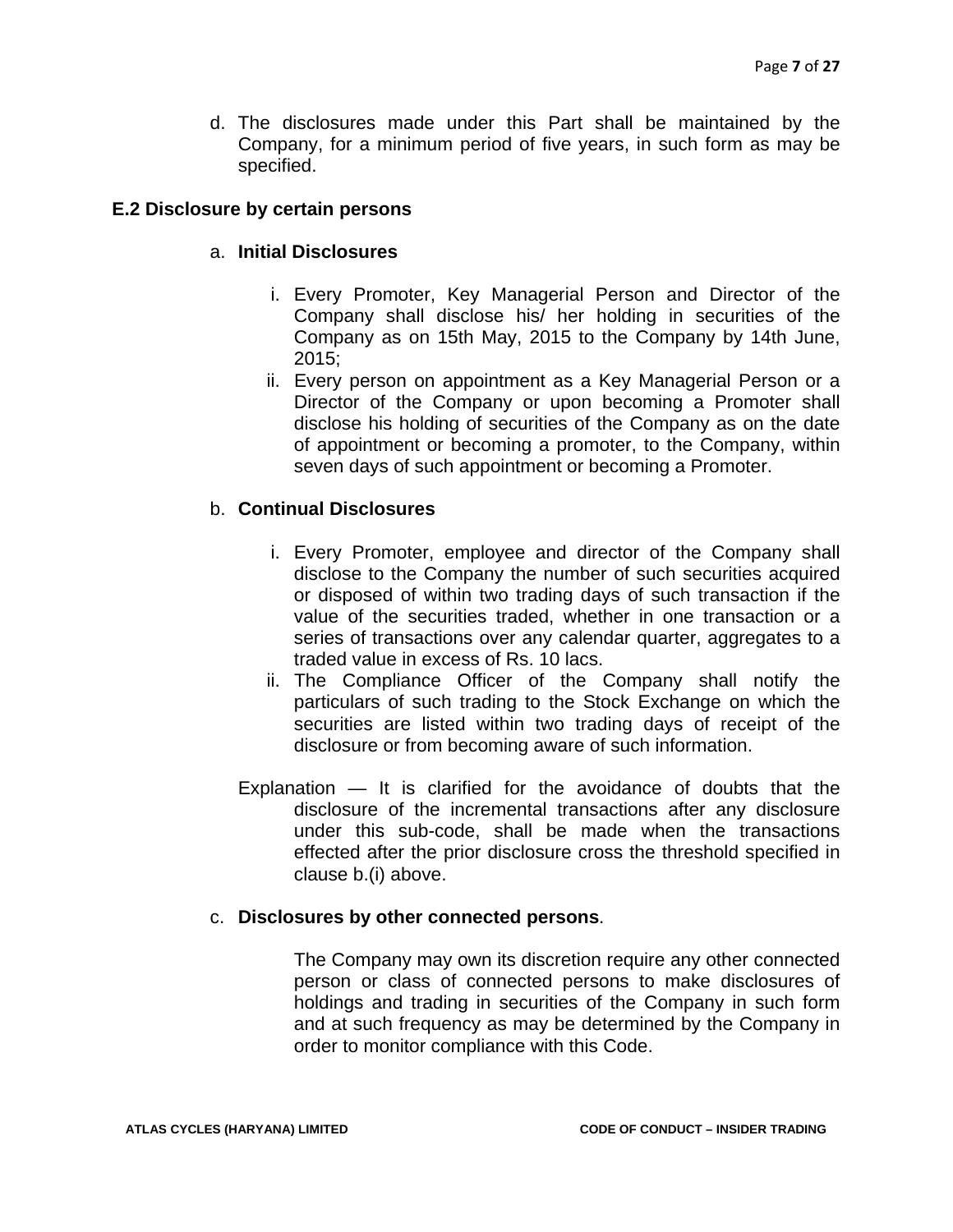#### **PART - F**

#### **CODE OF PRACTICES AND PROCEDURES FOR FAIR DISCLOSURE OF UNPUBLISHED PRICE SENSITIVE INFORMATION**

#### **F.1.** The Company,

.

- a. shall make prompt public disclosure of unpublished price sensitive information that would impact price discovery no sooner than credible and concrete information comes into being in order to make such information generally available.
- b. shall ensure uniform and universal dissemination of unpublished price sensitive unpublished price sensitive information to avoid selective disclosure.
- c. appoints Compliance Officer as a Chief Investor Relations Officer to deal with dissemination of information and disclosure of unpublished price sensitive information.
- d. shall make prompt dissemination of unpublished price sensitive information that gets disclosed selectively, inadvertently or otherwise to make such information generally available.
- e. shall give appropriate and fair response to queries on news reports and requests for verification of market rumours by regulatory authorities
- f. shall ensure that information shared with analysts and research personnel is not unpublished price sensitive information.
- g. shall develop best practices to make transcripts or records of proceedings of meetings with analysts and other investor relations conferences on the website of the Company to ensure official confirmation and documentation of disclosures made.
- h. shall ensure that all the unpublished price sensitive information are handled on a need-to-know basis.

#### **PART – G**

#### **CODE OF CONDUCT TO REGULATE, MONITOR AND REPORT TRADING IN SECURITIES**

#### **G.1 Duties of Compliance Officer**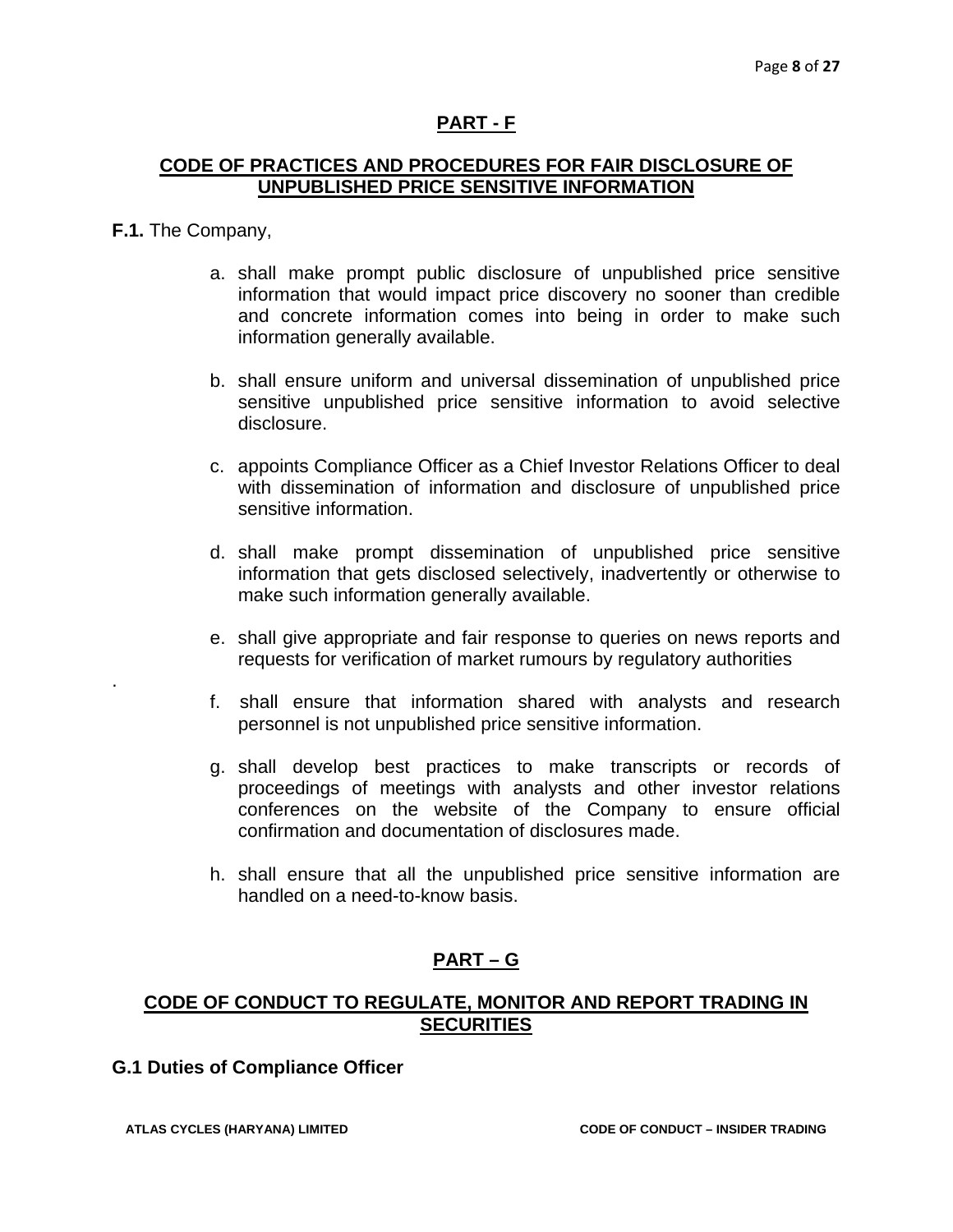- a) He shall maintain a record of Designated employees and any changes made therein.
- b) He may in consultation with the Chairman and shall as directed by the Board, specifies Prohibited Period from time to time and immediately make an announcement thereof to all concerned.
- c) He shall maintain a record of Prohibited Period specified from time to time.
- d) He shall be responsible for setting forth Policies, Procedures, Monitoring adherence to the rules for the preservation of 'Price-Sensitive Information', 'pre-clearing of Designated employees' and their immediate relatives' trades, Monitoring of trades and the implementation of this Code under the overall supervision of the Board of Directors of the Company.
- e) He shall maintain records of all the declarations submitted in the appropriate form given by the Directors and Designated employees for a minimum period of five years.
- f) He shall place before the Board, on a quarterly basis all the details of the dealing in the securities by the Designated employees, Directors with relevant documents that such persons had executed under the pre-dealing procedure as envisaged in this Code.
- g) He shall from time to time inform the Stock Exchanges of any price sensitive information on immediate basis.
- h) He shall intimate to all Stock Exchanges on which the securities of the Company are listed the relevant information received.
- i) He shall be responsible for overseeing and co-ordinating disclosure of price sensitive information to Stock Exchanges, analysts, shareholders and media and educating staff on disclosure policies and procedure.
- j) He shall inform SEBI of any violation of SEBI (Prohibition of Insider Trading) Regulations, 2015 within 7 days of knowledge of any such violation.

#### **G.2. Preservation of "Price Sensitive Information"**

Directors and Designated employees shall maintain the confidentiality of all Price Sensitive Information. Directors/ Designated employees shall not pass on such information to any person directly or indirectly by way of making a recommendation for the purchase or sale of securities of the Company. Following practices should be followed in this regard.

#### **2.1 Need to know**

Unpublished Price Sensitive Information is to be handled on a "need to know" basis, i.e., Price Sensitive Information should be disclosed only to those within the Company who need the information to discharge their duty and whose possession of such information will not give rise to a conflict of interest or appearance of misuse of information.

#### **2.2 Limited access to confidential information**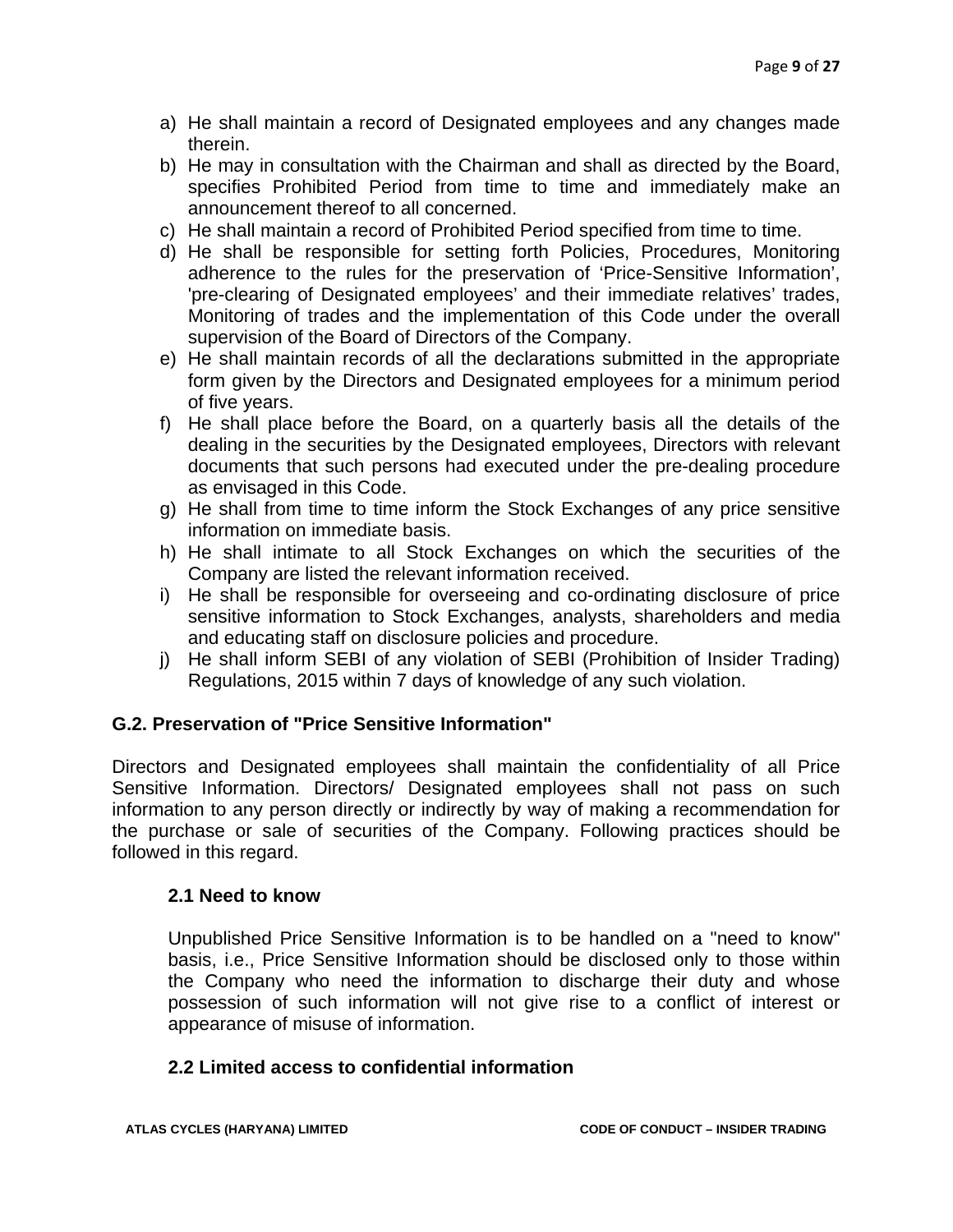Files containing confidential information shall be kept secure. Computer files must have adequate security of login and pass word, etc. Files containing confidential information should be deleted / destroyed after its use. Shredder should be used for the destruction of physical files.

#### **G.3. Prohibition on Dealing, Communicating or Counseling on Matters Relating to Insider Trading**

No Insider shall –

- a. either on his own behalf, or on behalf of any other person, trade in securities of the Company when in the possession of any unpublished price sensitive information;
- b. communicate, counsel or procure, directly or indirectly any unpublished price sensitive information to any person. However these restrictions shall not be applicable to any communication required in the ordinary course of business or under any law.

#### **G.4. Trading Restrictions**

All Directors and Designated employees of the Company shall be subject to trading restrictions as enumerated below:-

#### **4.1 Trading Window**

The period prior to declaration of price sensitive information is particularly sensitive for transactions in the Company's securities. This sensitivity is due to the fact that the Directors and Designated employees will, during that period, often possess unpublished price sensitive information. During such sensitive times, the Directors and Designated employees will have to forego the opportunity of trading in the Company's securities.

The Directors and Designated employees of the Company shall not deal in the securities of the Company when the trading window is closed. The period during which the trading window is closed shall be termed as prohibited period.

#### **4.2 The trading window shall be, inter alia, closed at the time of:-**

- a. Declaration of Financial results (quarterly, half-yearly and annual)
- b. Declaration of dividends (interim and final)
- c. Issue of securities by way of public/ rights/bonus, etc.
- d. Any major acquisition/ expansion plans or execution of new projects
- e. Amalgamation, mergers, takeovers and buy-back

f. Disposal of whole or substantially whole of the undertaking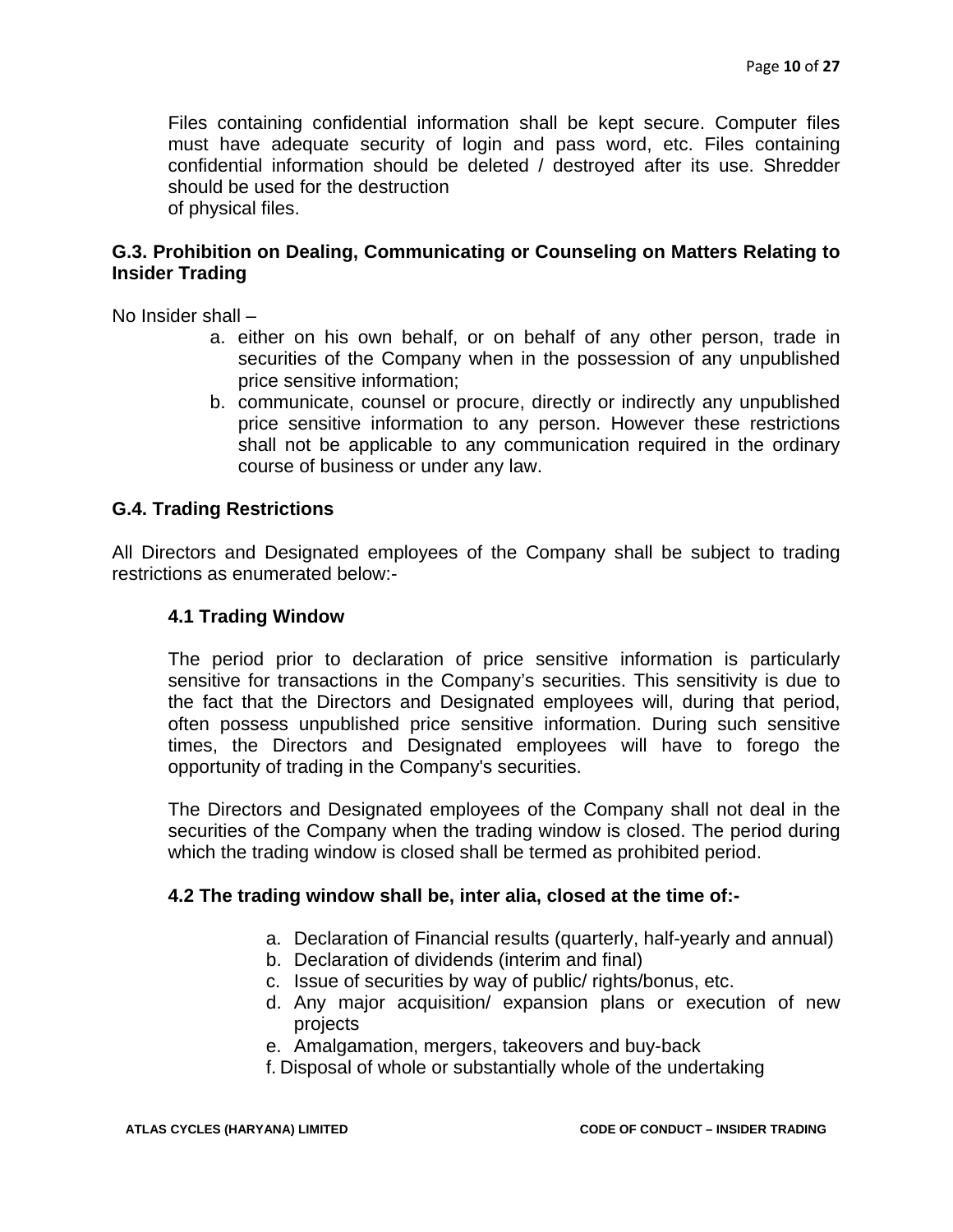- g. Commencement of any new commercial production/commercial operations where the contribution there from is likely to exceed 10% of the last audited consolidated turnover of the Company during that financial year;
- h. Litigation/dispute with a material impact;
- i. Any information which, if disclosed, in the opinion of the person disclosing the same is likely to materially affect the prices of the securities of the Company;

**4.3.** The period of closure shall be effective from the date on which the Company sends intimation to the Stock Exchange advising the date of the Board Meeting, up to 48 hours after the Price sensitive information is submitted to the Stock Exchange.

**4.4** The trading window shall be opened 48 hours after the information referred in 4.2 is made public.

**4.5** All Directors and Designated employees of the Company shall conduct all their dealings in the securities of the Company only during the free period and shall not deal in any transaction involving the purchase or sale of the Company's securities during the prohibited periods or during any other period as may be specified by the Company from time to time.

#### **G.5. Pre-clearance of trades**

Any Director or Designated employee (including immediate relatives) of the Company, who intend to trade in the securities of the Company during free period exceeding market price of Rs.5,00,000/- shall require to preclear the transactions as per the predealing procedure as described hereunder. The Compliance Officer is authorised to change the limit of market dealing of Rs.5,00,000/- from time to time.

No Director/ Designated employee shall apply for pre-clearance of any trade if such person is in possession of Unpublished Price Sensitive Information even if the trading window is not closed.

#### **5.1 Pre-dealing Procedure**

An application for pre-clearance of trade shall be made in **Form 'A'** to the Compliance Officer alongwith an undertaking (UT) in favour of the Company by such Director/ Designated employee incorporating, inter alia, the following clauses, as may be applicable:

> a. That the Director/ Designated employee does not have any access or has not received "Price Sensitive Information" up to the time of signing the undertaking.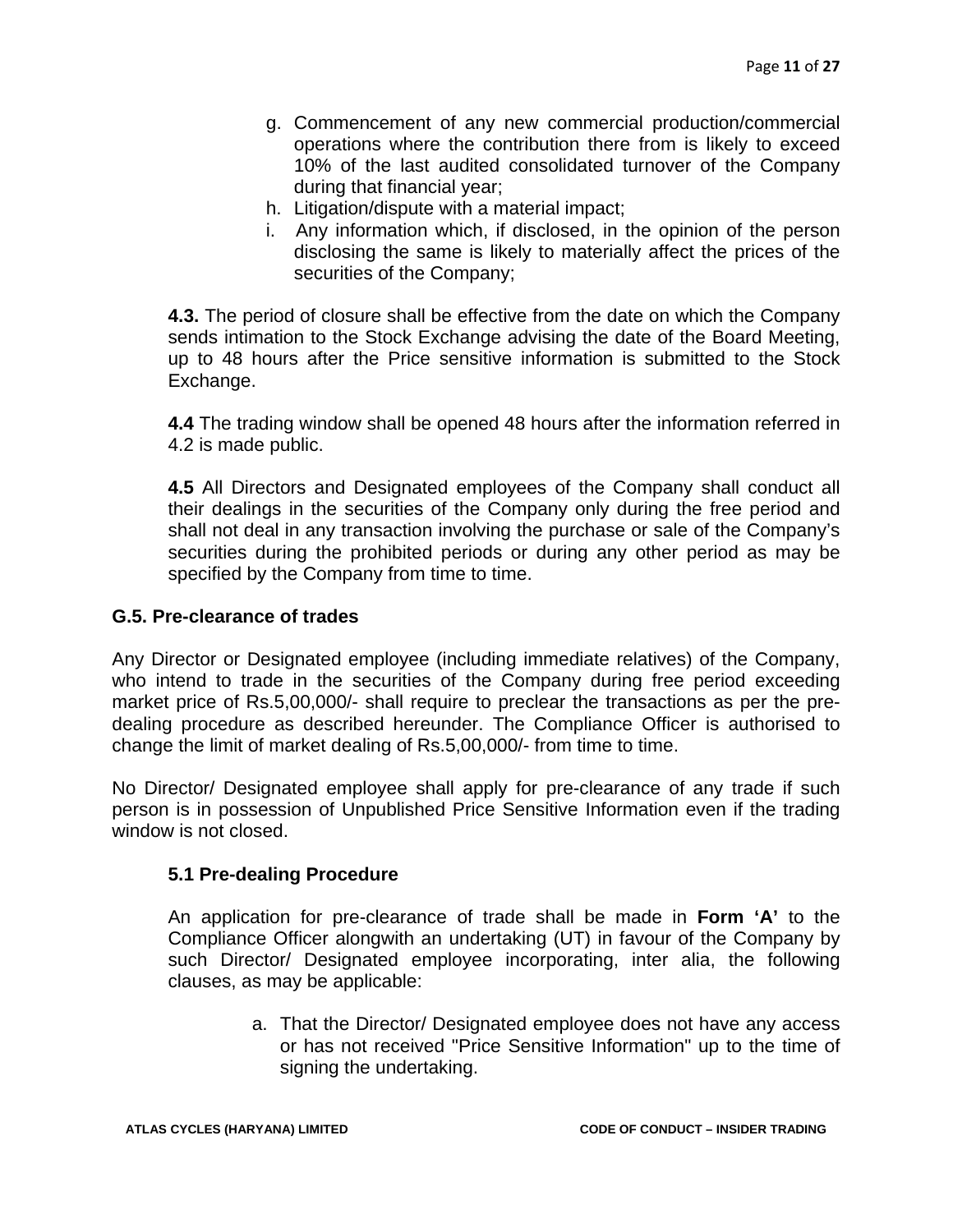- b. That in case the Director/ Designated employee has access to or receives "Price Sensitive Information" after the signing of the undertaking but before the execution of the transaction he or she shall inform the Compliance officer of the change in his position and that he or she would completely refrain from dealing in the securities of the Company till the time such information becomes public.
- c. That he or she has not contravened the provisions of this Code or Regulations as amended from time to time.
- d. That he or she has made a full and true disclosure in the matter.
- e. The Compliance Officer shall on receiving an application provide the Director/ Designated employee with an acknowledgement on the duplicate of the application.
- f. The Compliance Officer shall grant approval within 2 days from the date of acknowledgement.
- g. The Compliance Officer shall retain copies of all applications and acknowledgements.
- h. In exceptional circumstances consent may not be given if the Compliance officer is of the opinion that the proposed trade is on the basis of possession of any unpublished Price sensitive information. There shall be no obligation to give reasons for any withholding of consent.
- i. If so requested by the Compliance Officer, Director/ Designated employee must ensure that his stockbroker is authorised to disclose to the Company all matters relevant to his share dealings.

#### **5.2 Other restrictions**

The Director/ Designated employee shall execute their order in respect of securities of the Company *within one week* after the approval of pre-clearance is given. If the order is not executed within one week after the approval is given, the Director/ Designated employee must pre clear the transaction again. The Director/ Designated employee shall hold their investments in securities for a minimum period of six months irrespective of mode of acquisition in order to be considered as being held for investment purposes.

The Director/ Designated employee permitted to trade shall not be permitted to execute a contra trade within a period of six months from the date of said trade. In case the sale of securities is necessitated by personal emergency, the Compliance Officer may waive the holding period after recording in writing his or her reasons in this regard. An application for waiver of holding period shall be made to the Compliance Officer in **Form 'B'**.

#### **G.6**. **Half yearly / Annual Disclosures**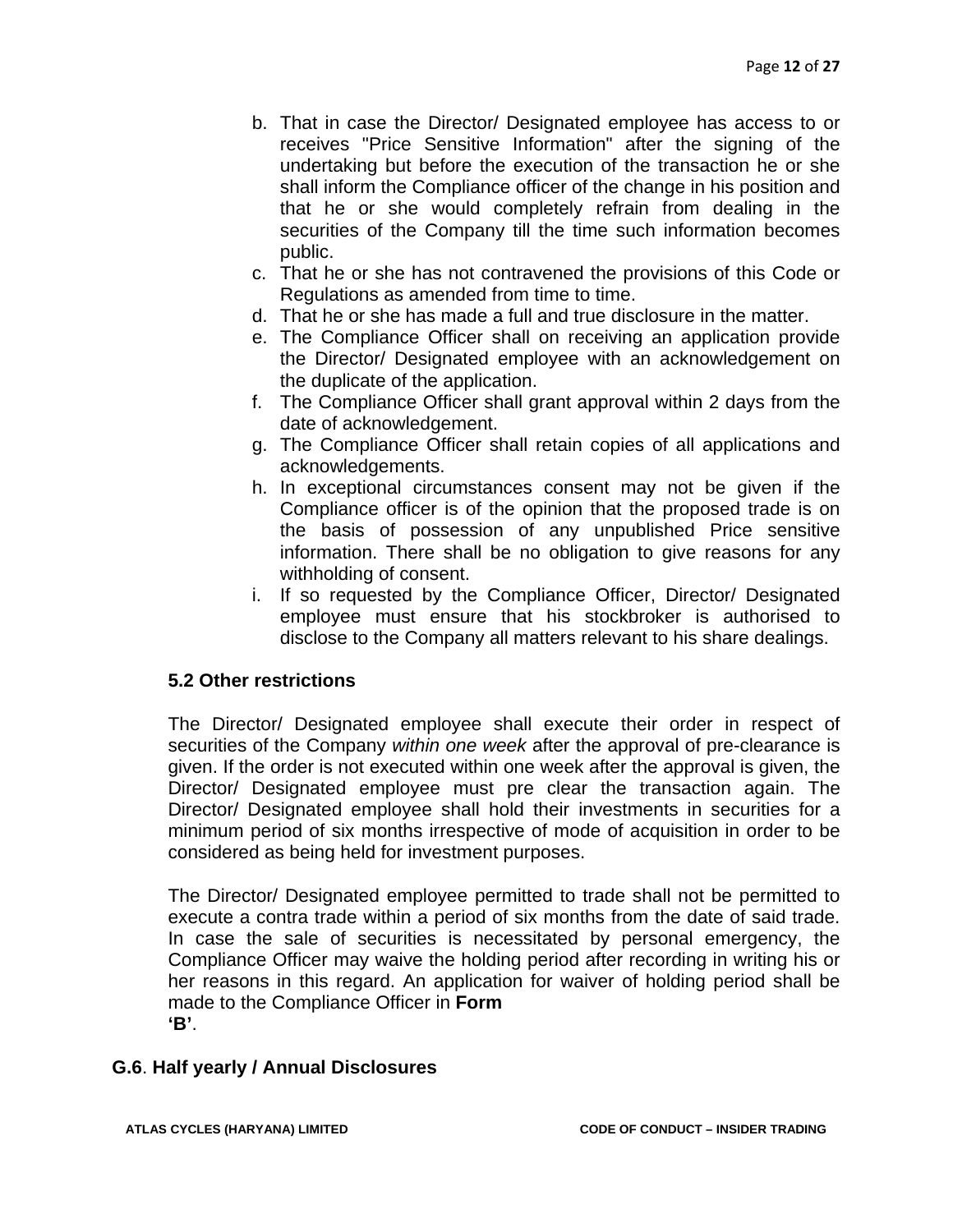In addition to disclosures mentioned under Part E of this Code, all Directors and Designated employees of the Company shall be required to forward following details of their Securities transactions, including the holdings of immediate relatives, to the Compliance officer:

- a. All holdings in securities of the Company at the time of joining the Company in **Form C**;
- b. In respect of existing Directors and Designated employees, all holdings in securities of the Company as on the date specified by the Compliance Officer in **Form D**.
- **c.** Statement of any transactions in securities of the Company, whether pre-clearance of trade was obtained or not, in **Form 'E'** on a half yearly basis within 10 days from the end of half year, and
- d. Annual statement of all holdings in securities of the Company in **Form 'F'** as on March 31 of each year, before April 15 of that year.

#### **G.7 Records of disclosures received by the Company**

The Compliance Officer shall maintain records of all the declarations in the appropriate form given by the Directors and Designated employees for a minimum period of five years.

The Compliance Officer shall place before the Board of Directors, on a quarterly basis all the details of the dealing in the securities by the Director/Designated employees of the Company and the accompanying documents that such persons had executed under the pre-dealing procedure as envisaged in this Code.

#### **G.8. Penalty for contravention of this Code**

Any Director / Designated employees, who trades in securities or communicates any information for trading in securities, in contravention of this Code may be penalised and appropriate action will be taken by the Company.

Designated employees of the Company who violate this Code shall also be subject to disciplinary action by the Company, which may include wage/salary freeze, suspension, withholding of promotions, etc. The action by the Company shall not preclude SEBI from taking any action in case of violation of the SEBI (Prohibition of Insider Trading) Regulations, 2015.

#### **G.9. Information to SEBI in case of violation of the SEBI (Prohibition of Insider Trading) Regulations, 2015**

In case it is observed by the Company and / or Compliance Officer that there has been a violation of the SEBI (Prohibition of Insider Trading) Regulations, 2015, the Compliance Officer shall inform the SEBI within a period of 30 days from the date of knowing the same.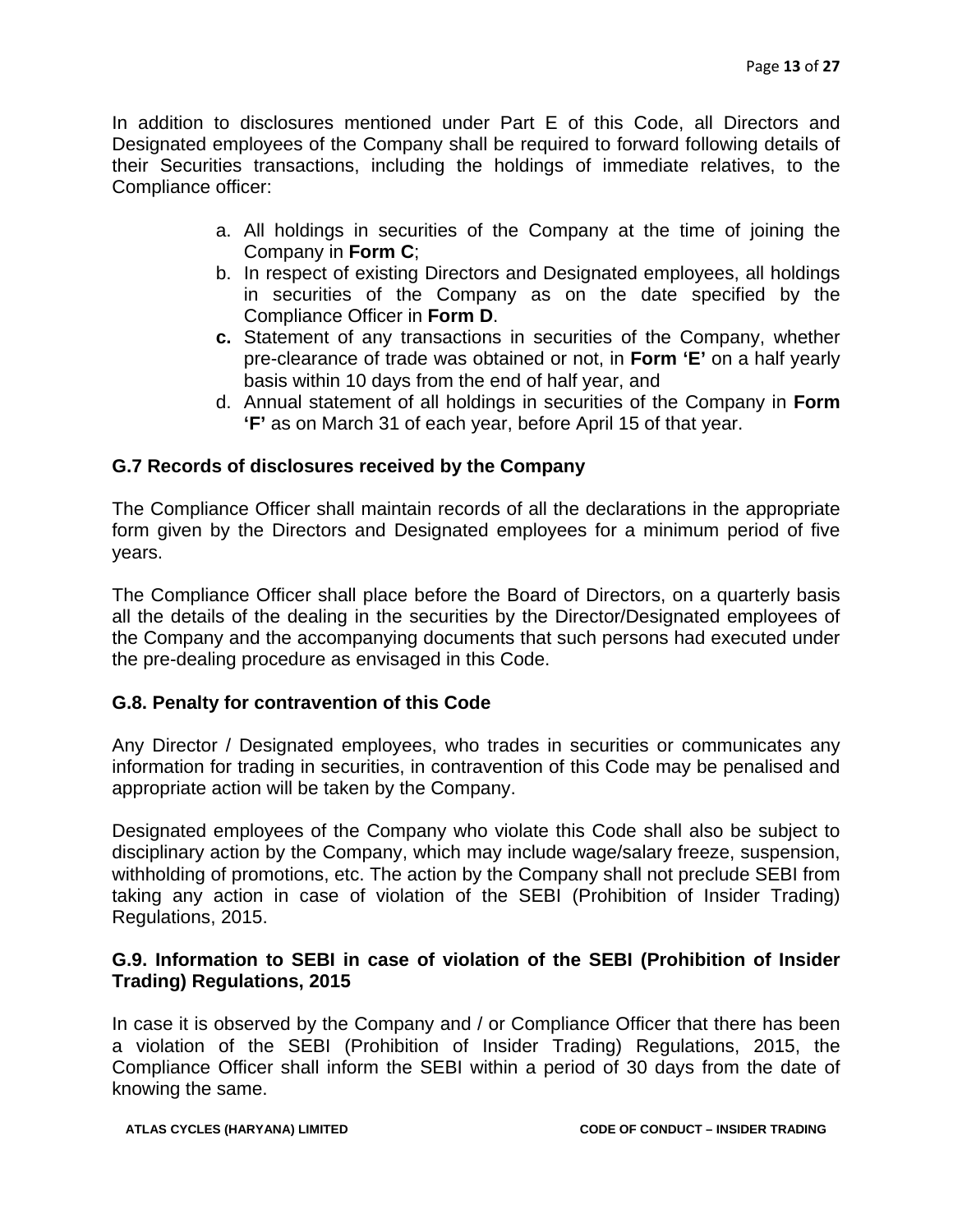**CIN : L35923HR1950PLC001614** 

**Reg. Office : Industrial Area, Atlas Road, Sonepat 131001 (Haryana)** 

### **Form A**

### **Application for Pre-clearance of trading in securities of the Company**

| <b>From</b>                                   |  |
|-----------------------------------------------|--|
|                                               |  |
|                                               |  |
| DIN/Employees Code:-_________________________ |  |
| PAN :-__________________________              |  |
|                                               |  |
|                                               |  |
|                                               |  |

Date :- $\frac{1}{2}$ 

To The Compliance Officer Atlas Cycles (Haryana) Limited Industrial Area, Atlas Road, Sonepat – 131001, Haryana

Sir,

With reference to above, I wish to inform you that I want to purchase/ sale equity shares/ other securities of the Company from the open market/ private arrangement, details of the same are as mentioned below :-

| Sr No. | <b>Heading</b>                        | <b>Particulars</b> |
|--------|---------------------------------------|--------------------|
|        | Existing holding of the shares/ other |                    |
|        | <b>Securities</b>                     |                    |
|        | Folio No./ DP ID and CL ID            |                    |
| ◠      | Nature of new transaction : Sale /    |                    |
|        | Purchase                              |                    |
|        | Quantity want to purchase/ Sale       |                    |
| 5      | Price at which you want to purchase/  |                    |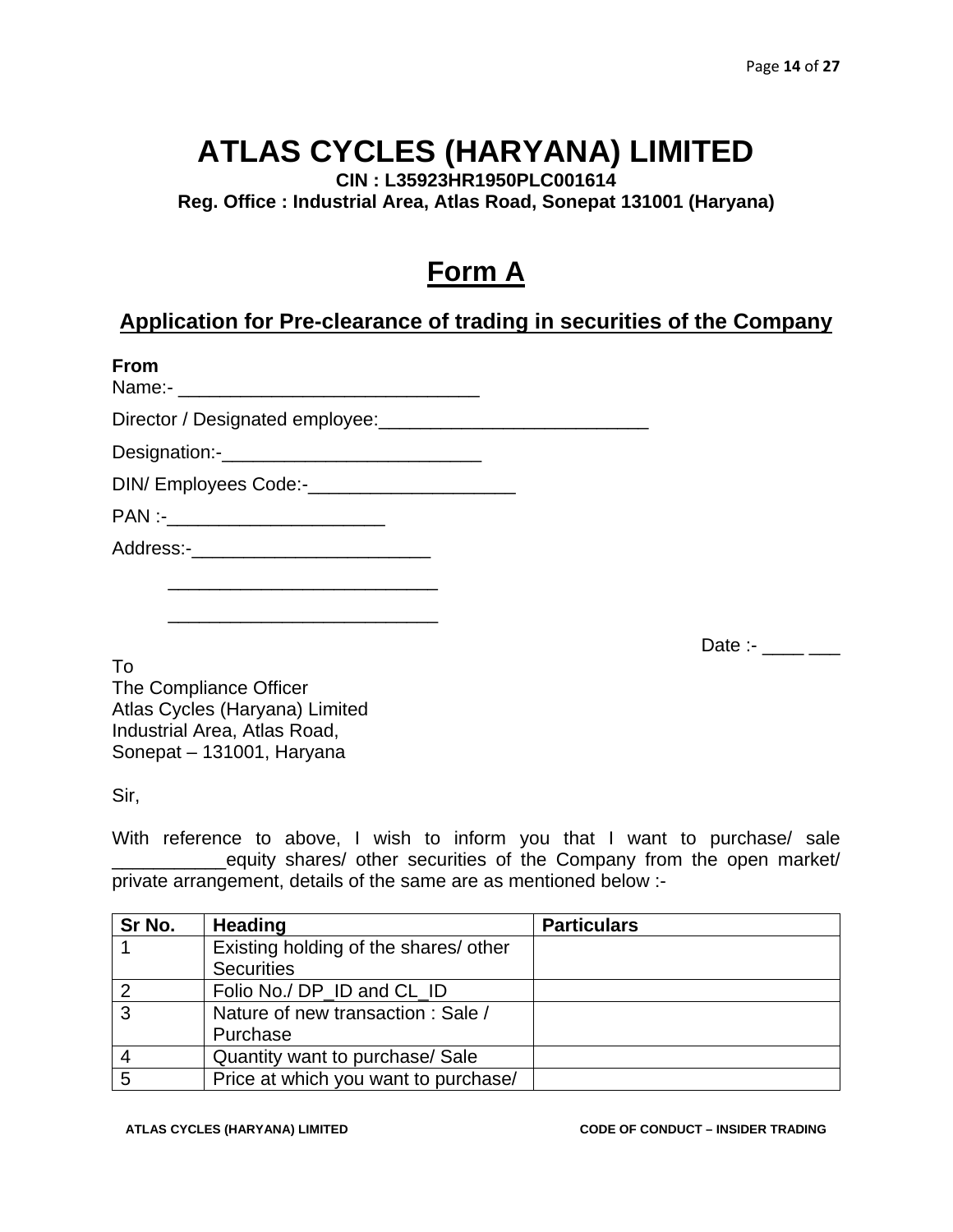|   | Sale                                                              |  |
|---|-------------------------------------------------------------------|--|
| 6 | <b>Estimated consideration</b>                                    |  |
|   | Mode of transaction – private / Open<br>market                    |  |
| 8 | Purpose of Purchase / Sale                                        |  |
| 9 | In whose name (with relation) the<br>transactions will take place |  |

I/ We declare that I/ we have complied with the requirements of Company's "Code of practices and procedures and code of conduct to regulate, monitor and report trading in securities and fair disclosure of unpublished price sensitive information" based on the Securities and Exchange Board of India (SEBI) (Prohibition of Insider Trading) Regulations, 2015. I am executing an Undertaking as required and enclose herewith.

You are requested kindly to give your permission to trade in the equity shares/ other securities of the Company as requested above.

Signature: \_\_\_\_\_\_\_\_\_\_\_\_\_\_\_\_\_\_\_\_\_\_

**Name:**  $\blacksquare$ 

**Encl.** Duly executed Undertaking.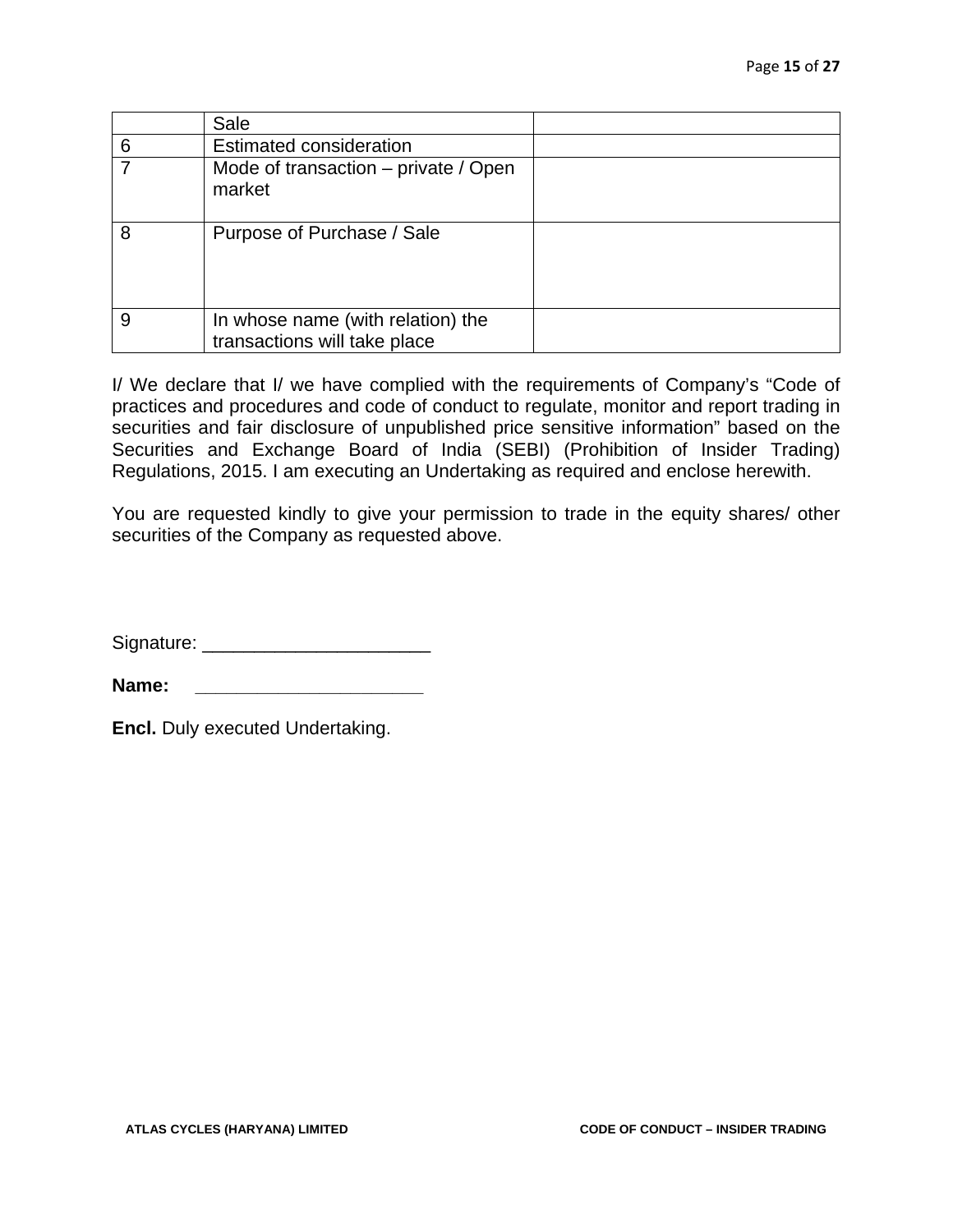**CIN : L35923HR1950PLC001614 Reg. Office : Industrial Area, Atlas Road, Sonepat 131001 (Haryana)** 

# **Undertaking**

#### **From**

Name:-

Director / Designated employee: \_\_\_\_\_\_\_\_\_\_\_\_\_\_\_\_\_\_\_\_\_\_\_

Designation:-\_\_\_\_\_\_\_\_\_\_\_\_\_\_\_\_\_\_\_\_\_

DIN/ Employees Code:-

PAN :- \_\_\_\_\_\_\_\_\_\_\_\_\_\_\_\_\_\_\_\_\_\_\_

Address:-\_\_\_\_\_\_\_\_\_\_\_\_\_\_\_\_\_\_\_\_\_\_\_

 $\frac{1}{\sqrt{2}}$  ,  $\frac{1}{\sqrt{2}}$  ,  $\frac{1}{\sqrt{2}}$  ,  $\frac{1}{\sqrt{2}}$  ,  $\frac{1}{\sqrt{2}}$  ,  $\frac{1}{\sqrt{2}}$  ,  $\frac{1}{\sqrt{2}}$  ,  $\frac{1}{\sqrt{2}}$  ,  $\frac{1}{\sqrt{2}}$  ,  $\frac{1}{\sqrt{2}}$  ,  $\frac{1}{\sqrt{2}}$  ,  $\frac{1}{\sqrt{2}}$  ,  $\frac{1}{\sqrt{2}}$  ,  $\frac{1}{\sqrt{2}}$  ,  $\frac{1}{\sqrt{2}}$ 

 $\frac{1}{\sqrt{2}}$  ,  $\frac{1}{\sqrt{2}}$  ,  $\frac{1}{\sqrt{2}}$  ,  $\frac{1}{\sqrt{2}}$  ,  $\frac{1}{\sqrt{2}}$  ,  $\frac{1}{\sqrt{2}}$  ,  $\frac{1}{\sqrt{2}}$  ,  $\frac{1}{\sqrt{2}}$  ,  $\frac{1}{\sqrt{2}}$  ,  $\frac{1}{\sqrt{2}}$  ,  $\frac{1}{\sqrt{2}}$  ,  $\frac{1}{\sqrt{2}}$  ,  $\frac{1}{\sqrt{2}}$  ,  $\frac{1}{\sqrt{2}}$  ,  $\frac{1}{\sqrt{2}}$ 

Date :- $\frac{1}{2}$ 

To The Compliance Officer Atlas Cycles (Haryana) Limited Industrial Area, Atlas Road, Sonepat – 131001, Haryana

Sir,

With reference to my application dated example for pre-clearance of trade for purchase/ Sale of \_\_\_\_\_\_\_\_\_\_\_\_\_equity shares/ other Securities of the Company, I confirm, declare and undertake as follow :-

- a. That I do not have any access or has not received "Price- sensitive information" up to the time of signing the Undertaking.
- b. That in case I have access to or receive "Price- sensitive information" after the signing of the Undertaking but before the execution of the transaction, I shall inform you the change in my position and I shall completely refrain from trading in the securities of the Company till such information becomes public.
- c. That I have not contravened the Code of practices and procedures and code of conduct to regulate, monitor and report trading in securities and fair disclosure of unpublished price sensitive information pursuant to the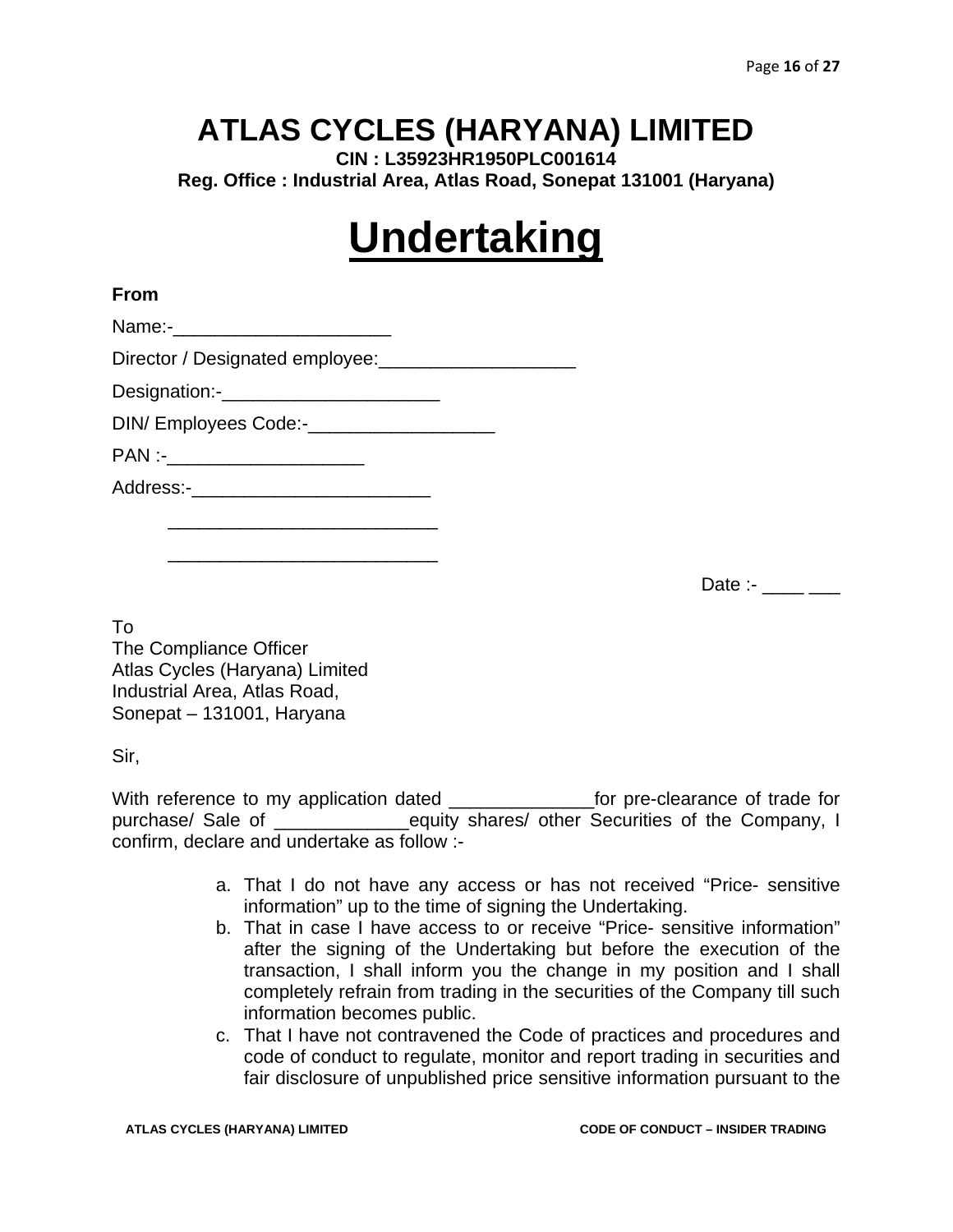requirements of the Securities and Exchange Board of India (SEBI) (Prohibition of Insider Trading) Regulations, 2015 (Code) as notified by the Company from time to time.

d. That I hereby confirm that I abide by the provisions of Clause 5.2 of G.5 of the Code with regard to time norms for execution and holding of securities.

I hereby solemnly declare that I have made a full and true disclosure in this regard to the best of my knowledge and belief.

Signature: \_\_\_\_\_\_\_\_\_\_\_\_\_\_\_\_\_\_\_\_\_\_

Name : <u>\_\_\_\_\_\_\_\_\_\_\_\_\_\_\_\_\_</u>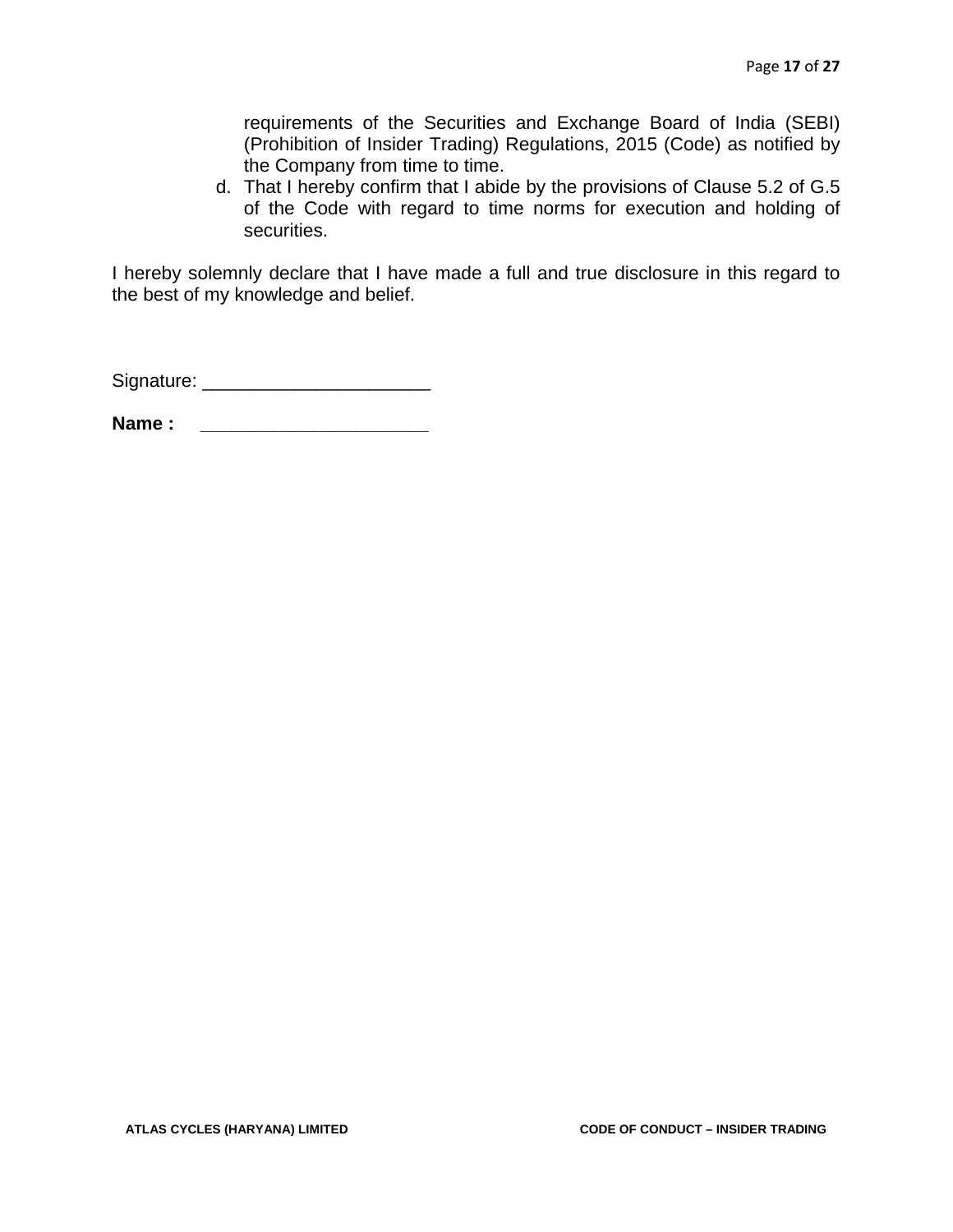**CIN : L35923HR1950PLC001614 Reg. Office : Industrial Area, Atlas Road, Sonepat 131001 (Haryana)** 

### **Form B**

### **Application for waiver of holding period**

**From** 

Name:-\_\_\_\_\_\_\_\_\_\_\_\_\_\_\_\_\_\_\_\_\_\_\_

Director / Designated employee:\_\_\_\_\_\_\_\_\_\_\_\_\_\_\_\_\_\_\_\_

Designation:-

DIN/ Employees Code:-\_\_\_\_\_\_\_\_\_\_\_\_\_\_\_\_\_\_\_\_\_\_\_\_

 $PAN$  :-

Address:-

 $\frac{1}{\sqrt{2}}$  ,  $\frac{1}{\sqrt{2}}$  ,  $\frac{1}{\sqrt{2}}$  ,  $\frac{1}{\sqrt{2}}$  ,  $\frac{1}{\sqrt{2}}$  ,  $\frac{1}{\sqrt{2}}$  ,  $\frac{1}{\sqrt{2}}$  ,  $\frac{1}{\sqrt{2}}$  ,  $\frac{1}{\sqrt{2}}$  ,  $\frac{1}{\sqrt{2}}$  ,  $\frac{1}{\sqrt{2}}$  ,  $\frac{1}{\sqrt{2}}$  ,  $\frac{1}{\sqrt{2}}$  ,  $\frac{1}{\sqrt{2}}$  ,  $\frac{1}{\sqrt{2}}$ 

 $\frac{1}{\sqrt{2}}$  ,  $\frac{1}{\sqrt{2}}$  ,  $\frac{1}{\sqrt{2}}$  ,  $\frac{1}{\sqrt{2}}$  ,  $\frac{1}{\sqrt{2}}$  ,  $\frac{1}{\sqrt{2}}$  ,  $\frac{1}{\sqrt{2}}$  ,  $\frac{1}{\sqrt{2}}$  ,  $\frac{1}{\sqrt{2}}$  ,  $\frac{1}{\sqrt{2}}$  ,  $\frac{1}{\sqrt{2}}$  ,  $\frac{1}{\sqrt{2}}$  ,  $\frac{1}{\sqrt{2}}$  ,  $\frac{1}{\sqrt{2}}$  ,  $\frac{1}{\sqrt{2}}$ 

Date :-  $\frac{1}{2}$ 

To The Compliance Officer Atlas Cycles (Haryana) Limited Industrial Area, Atlas Road Sonepat – 131001, Haryana

Sir,

With reference to above, I wish to inform you that I had purchased\_\_\_\_\_\_\_\_\_\_\_\_\_\_equity shares/ other Securities of the Company on \_\_\_\_\_\_\_\_\_\_\_\_\_\_\_\_\_\_, the details are as mentioned below:-

| Sr No. | <b>Heading</b>                | <b>Particulars</b> |
|--------|-------------------------------|--------------------|
|        | No. of equity shares/ other   |                    |
|        | Securities purchased          |                    |
|        | Folio No./ DP ID and CL ID    |                    |
| ົ      | Date of purchase and price of |                    |
|        | purchase                      |                    |
|        | From whom purchased           |                    |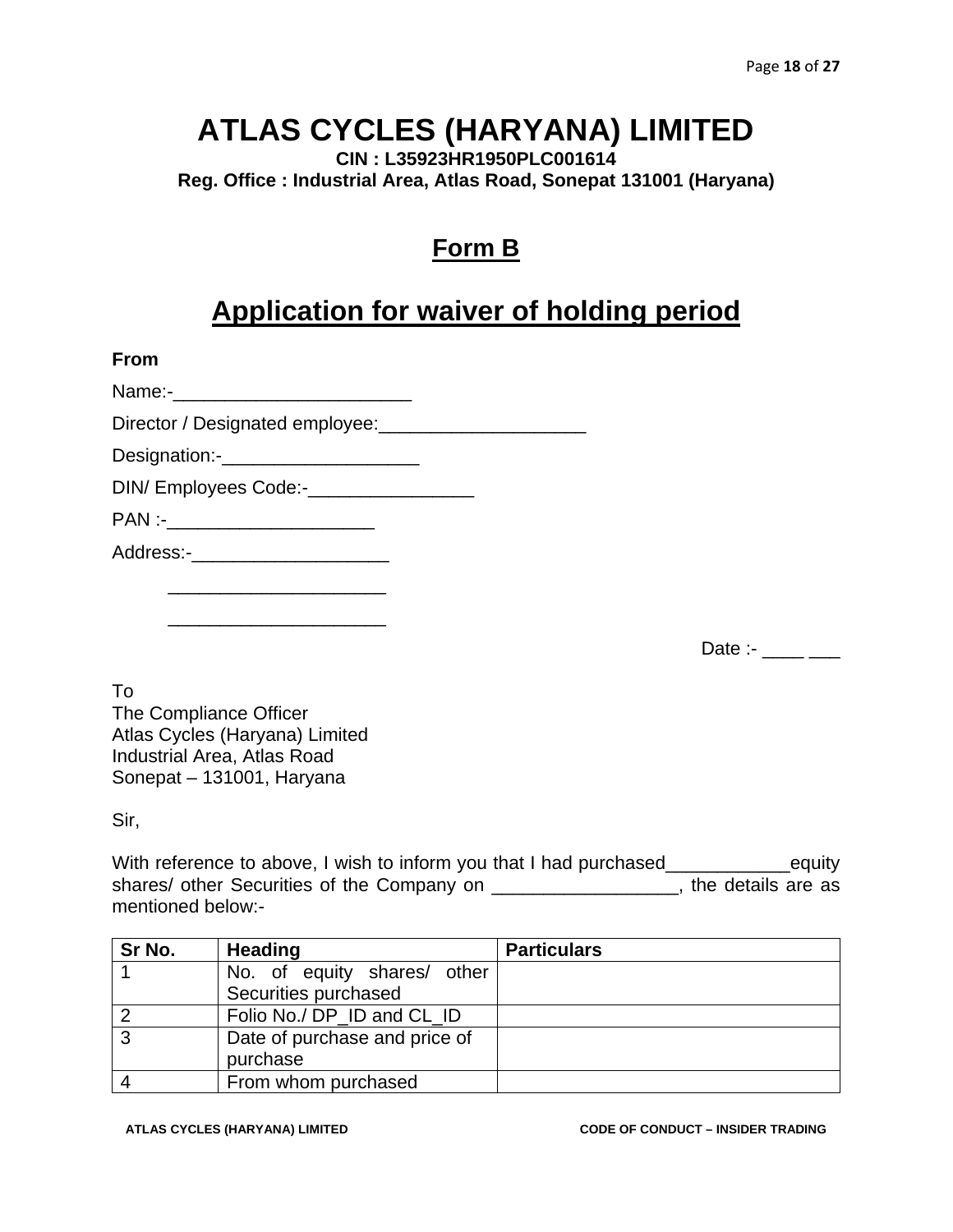| 5 | <b>Existing total holding</b>   |  |
|---|---------------------------------|--|
| 6 | Quantity want to sale           |  |
|   | Reason for early selling        |  |
|   |                                 |  |
|   |                                 |  |
|   |                                 |  |
|   |                                 |  |
| 8 | Price at which you want to sale |  |
| 9 | Mode of transaction - private / |  |
|   | Open market                     |  |

I understand that as provisions of the Code of practices and procedures and code of conduct to regulate, monitor and report trading in securities and fair disclosure of unpublished price sensitive information pursuant to the requirements of the Securities and Exchange Board of India (Prohibition of Insider Trading) Regulations, 2015 (Code), I need to hold this Investment for a minimum period of six months, but, due to reason as mentioned above, I need to sale the same before prescribed period.

You are requested kindly to give your permission to sale aforesaid Securities as requested.

Signature: \_\_\_\_\_\_\_\_\_\_\_\_\_\_\_\_\_\_\_\_\_\_

**Name : \_\_\_\_\_\_\_\_\_\_\_\_\_\_\_\_\_\_\_\_\_\_**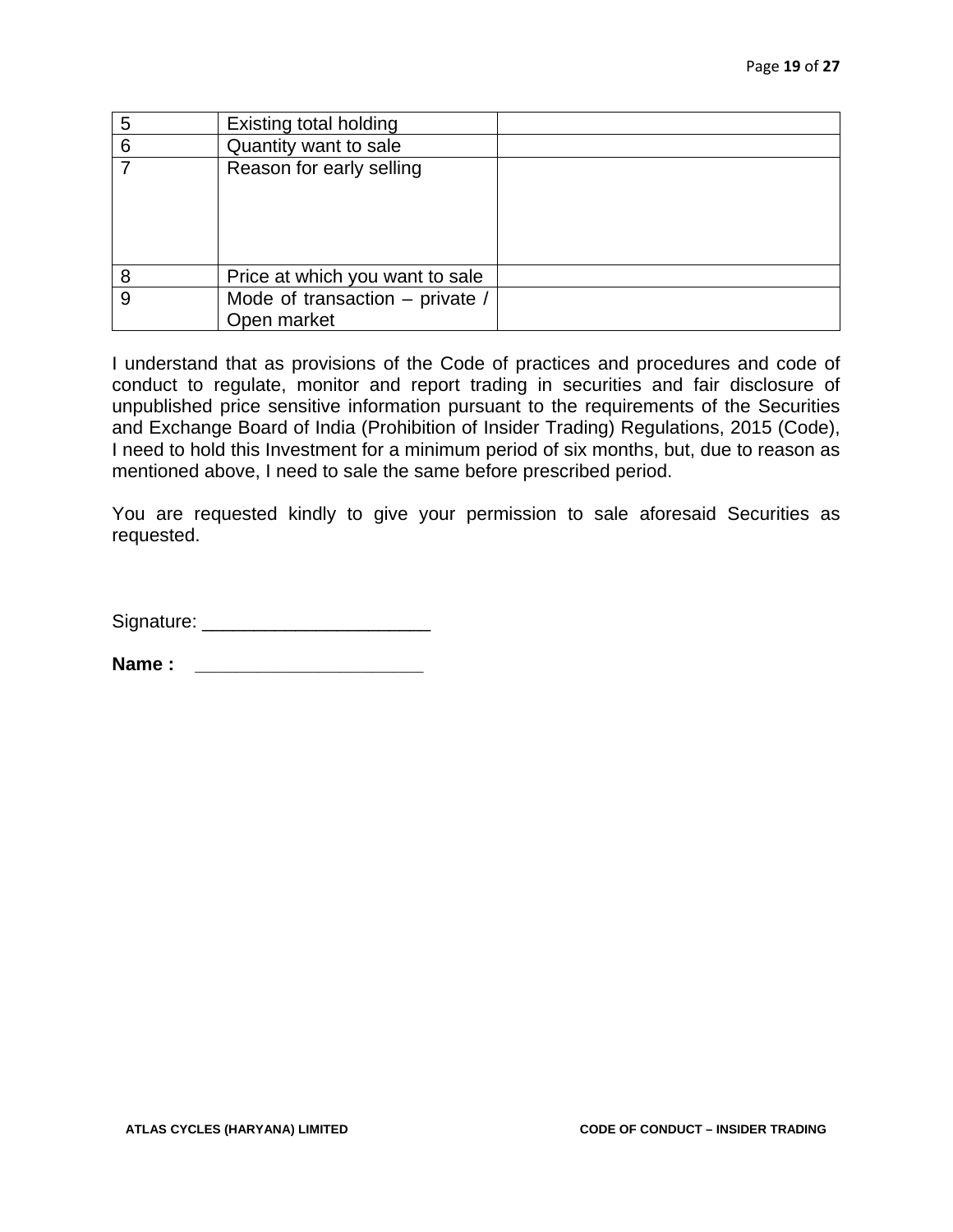**CIN : L35923HR1950PLC001614 Reg. Office : Industrial Area, Atlas Road, Sonepat 131001 (Haryana)** 

### **Form C**

#### **Form for initial disclosure of holdings of equity shares/ other securities of the Company**

| w<br>۰. |
|---------|
|---------|

Name:-

Director / Designated employee:\_\_\_\_\_\_\_\_\_\_\_\_\_\_\_\_\_\_

Designation:-

DIN/ Employees Code:-\_\_\_\_\_\_\_\_\_\_\_\_\_\_\_\_\_

 $PAN:$ 

Address:-

 $\frac{1}{\sqrt{2}}$  ,  $\frac{1}{\sqrt{2}}$  ,  $\frac{1}{\sqrt{2}}$  ,  $\frac{1}{\sqrt{2}}$  ,  $\frac{1}{\sqrt{2}}$  ,  $\frac{1}{\sqrt{2}}$  ,  $\frac{1}{\sqrt{2}}$  ,  $\frac{1}{\sqrt{2}}$  ,  $\frac{1}{\sqrt{2}}$  ,  $\frac{1}{\sqrt{2}}$  ,  $\frac{1}{\sqrt{2}}$  ,  $\frac{1}{\sqrt{2}}$  ,  $\frac{1}{\sqrt{2}}$  ,  $\frac{1}{\sqrt{2}}$  ,  $\frac{1}{\sqrt{2}}$ 

 $\frac{1}{\sqrt{2}}$  ,  $\frac{1}{\sqrt{2}}$  ,  $\frac{1}{\sqrt{2}}$  ,  $\frac{1}{\sqrt{2}}$  ,  $\frac{1}{\sqrt{2}}$  ,  $\frac{1}{\sqrt{2}}$  ,  $\frac{1}{\sqrt{2}}$  ,  $\frac{1}{\sqrt{2}}$  ,  $\frac{1}{\sqrt{2}}$  ,  $\frac{1}{\sqrt{2}}$  ,  $\frac{1}{\sqrt{2}}$  ,  $\frac{1}{\sqrt{2}}$  ,  $\frac{1}{\sqrt{2}}$  ,  $\frac{1}{\sqrt{2}}$  ,  $\frac{1}{\sqrt{2}}$ 

Date :- \_\_\_\_ \_\_\_

To The Compliance Officer Atlas Cycles (Haryana) Limited Industrial Area, Atlas Road Sonepat – 131001, Haryana

Sir,

With reference to above, I wish to inform you that I have joined the Company w.e.f. es as the contract of the contract of the contract of the contract of the contract of the contract of the contract of the contract of the contract of the contract of the contract of the contract of the contract of the cont employee) and have read the "Code of practices and procedures and code of conduct to regulate, monitor and report trading in securities and fair disclosure of unpublished price sensitive information pursuant to the requirements of the Securities and Exchange Board of India (Prohibition of Insider Trading) Regulations, 2015" (Code) of the Company and declare that I alongwith my immediate relatives are holding equity shares/ other Securities of the Company as follows :-

I Statement of holdings in my name: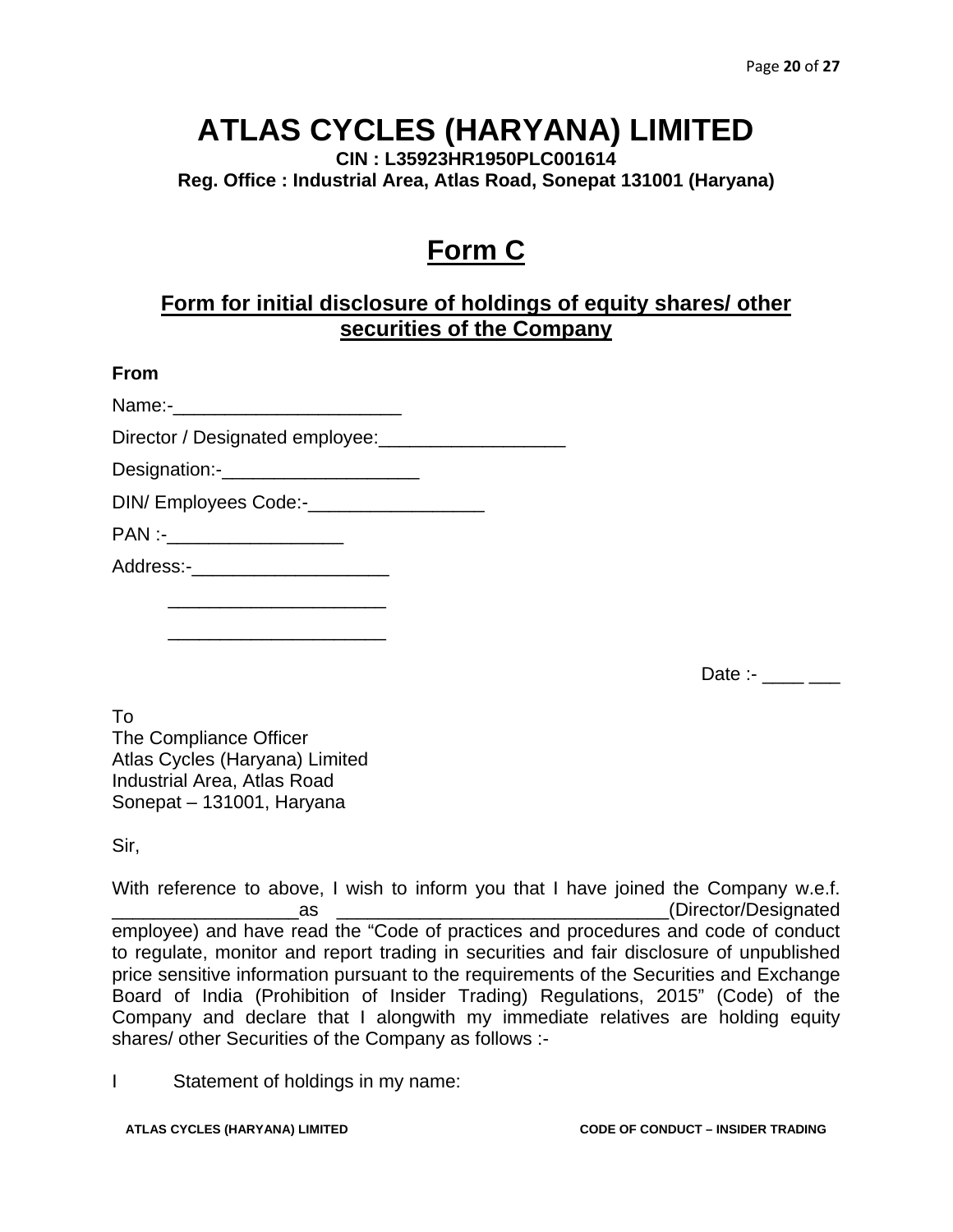| <b>Name</b> | Folio No. / DP Id.<br>/ Client Id | <b>No. of Securities</b> | Date on which<br>purchased /<br>acquired |
|-------------|-----------------------------------|--------------------------|------------------------------------------|
|             |                                   |                          |                                          |

II Details of Securities held by my immediate relatives:

| PAN No. and<br>Name of<br><b>Relative</b> | Relationship | Folio No./DP<br>Id. / Client Id. | No. of<br><b>Securities</b> | Date on<br>which<br>purchased /<br>acquired |
|-------------------------------------------|--------------|----------------------------------|-----------------------------|---------------------------------------------|
|                                           |              |                                  |                             |                                             |
|                                           |              |                                  |                             |                                             |

I also confirm that whatever I have declared above is true and I or my immediate relatives are not holding any other Securities of the Company.

Signature: \_\_\_\_\_\_\_\_\_\_\_\_\_\_\_\_\_\_\_\_\_\_

**Name : \_\_\_\_\_\_\_\_\_\_\_\_\_\_\_\_\_\_\_\_\_\_**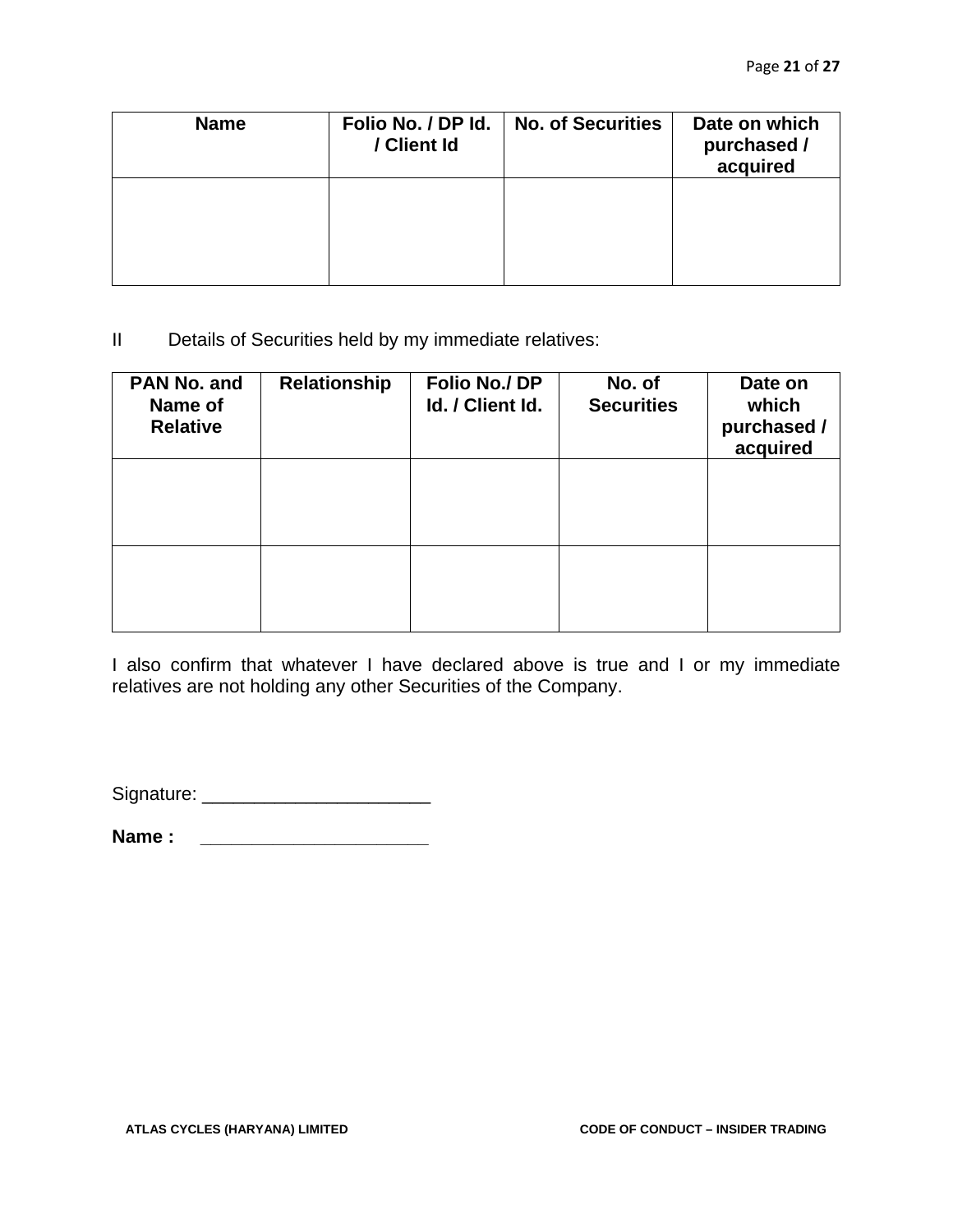**CIN : L35923HR1950PLC001614 Reg. Office : Industrial Area, Atlas Road, Sonepat 131001 (Haryana)** 

### **FORM D**

### **Form for disclosure of existing holdings of equity shares/ other securities of the Company**

#### **From**

Name:-

Director / Designated employee:

Designation:-\_\_\_\_\_\_\_\_\_\_\_\_\_\_\_\_

DIN/ Employees Code:-

PAN\_\_\_\_\_\_\_\_\_\_\_\_\_\_\_\_\_

Address:-

 $\frac{1}{\sqrt{2}}$  ,  $\frac{1}{\sqrt{2}}$  ,  $\frac{1}{\sqrt{2}}$  ,  $\frac{1}{\sqrt{2}}$  ,  $\frac{1}{\sqrt{2}}$  ,  $\frac{1}{\sqrt{2}}$  ,  $\frac{1}{\sqrt{2}}$  ,  $\frac{1}{\sqrt{2}}$  ,  $\frac{1}{\sqrt{2}}$  ,  $\frac{1}{\sqrt{2}}$  ,  $\frac{1}{\sqrt{2}}$  ,  $\frac{1}{\sqrt{2}}$  ,  $\frac{1}{\sqrt{2}}$  ,  $\frac{1}{\sqrt{2}}$  ,  $\frac{1}{\sqrt{2}}$ 

 $\frac{1}{\sqrt{2}}$  ,  $\frac{1}{\sqrt{2}}$  ,  $\frac{1}{\sqrt{2}}$  ,  $\frac{1}{\sqrt{2}}$  ,  $\frac{1}{\sqrt{2}}$  ,  $\frac{1}{\sqrt{2}}$  ,  $\frac{1}{\sqrt{2}}$  ,  $\frac{1}{\sqrt{2}}$  ,  $\frac{1}{\sqrt{2}}$  ,  $\frac{1}{\sqrt{2}}$  ,  $\frac{1}{\sqrt{2}}$  ,  $\frac{1}{\sqrt{2}}$  ,  $\frac{1}{\sqrt{2}}$  ,  $\frac{1}{\sqrt{2}}$  ,  $\frac{1}{\sqrt{2}}$ 

Date :-  $\frac{1}{2}$ 

To The Compliance Officer Atlas Cycles (Haryana) Limited Industrial Area, Atlas Road Sonepat – 131001, Haryana

Sir,

With reference to above, I wish to inform you that I am working as \_\_\_\_\_\_\_\_\_\_\_\_\_\_\_\_\_\_\_\_\_\_(Director/ Designated employees) and declare that have read the "Code of practices and procedures and code of conduct to regulate, monitor and report trading in securities and fair disclosure of unpublished price sensitive information pursuant to the requirements of the Securities and Exchange Board of India (Prohibition of Insider Trading) Regulations, 2015" (Code) of the Company and declare that I alongwith my immediate relatives are holding equity shares/ other Securities of the Company as follows :-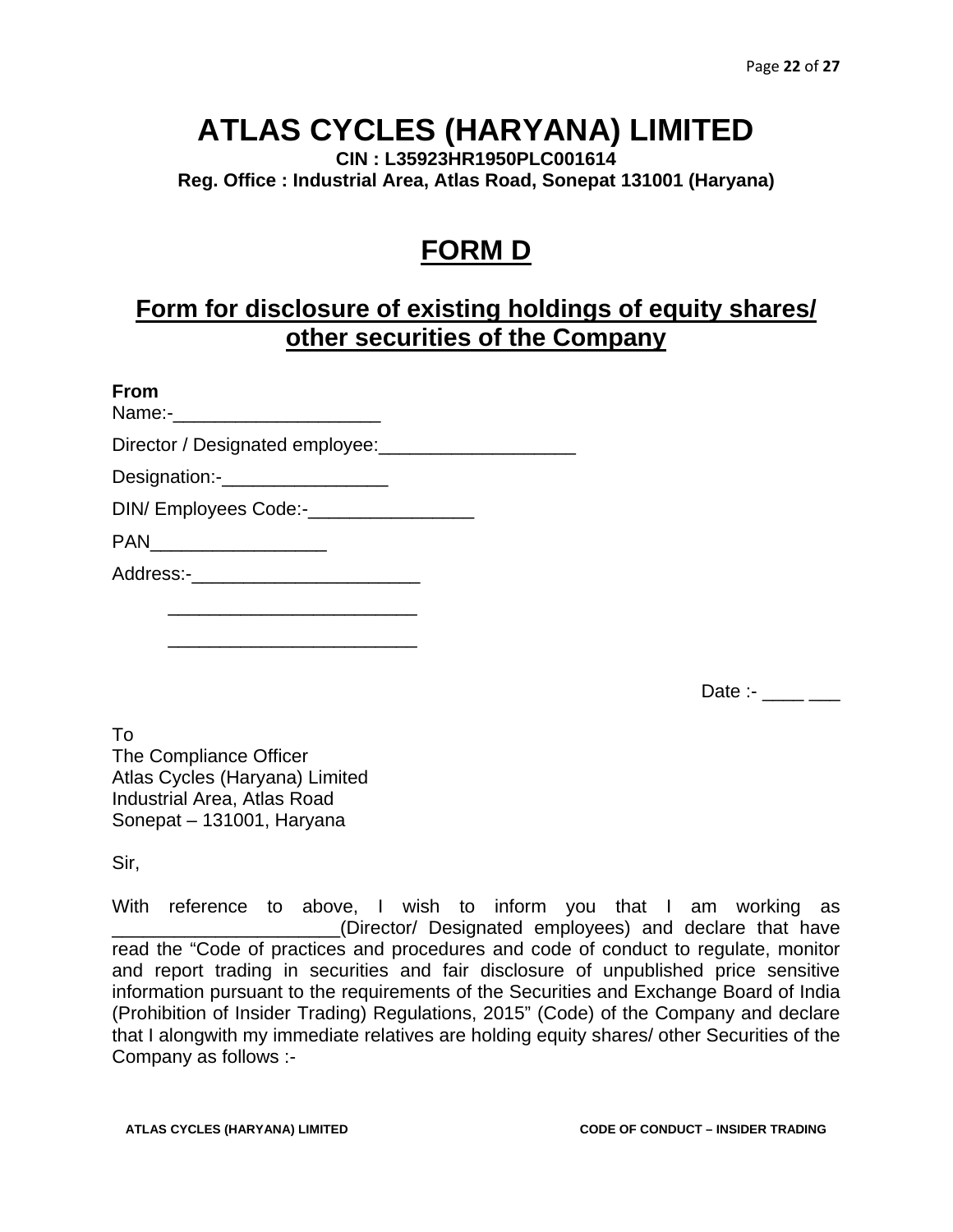I Statement of holdings in my name:

| <b>Name</b> | Folio No. / DP Id.<br>/ Client Id | <b>No. of Securities</b> | Date on which<br>purchased /<br>acquired |
|-------------|-----------------------------------|--------------------------|------------------------------------------|
|             |                                   |                          |                                          |

II Details of Securities held by my immediate relatives:

| PAN No. and<br>Name of<br><b>Relative</b> | Relationship | Folio No./DP<br>Id. / Client Id. | No. of<br><b>Securities</b> | Date on<br>which<br>purchased /<br>acquired |
|-------------------------------------------|--------------|----------------------------------|-----------------------------|---------------------------------------------|
|                                           |              |                                  |                             |                                             |
|                                           |              |                                  |                             |                                             |

I also confirm that whatever I have declared above is true and I or my immediate relatives are not holding any other Securities of the Company.

Signature: \_\_\_\_\_\_\_\_\_\_\_\_\_\_\_\_\_\_\_\_\_\_

**Name :**  $\blacksquare$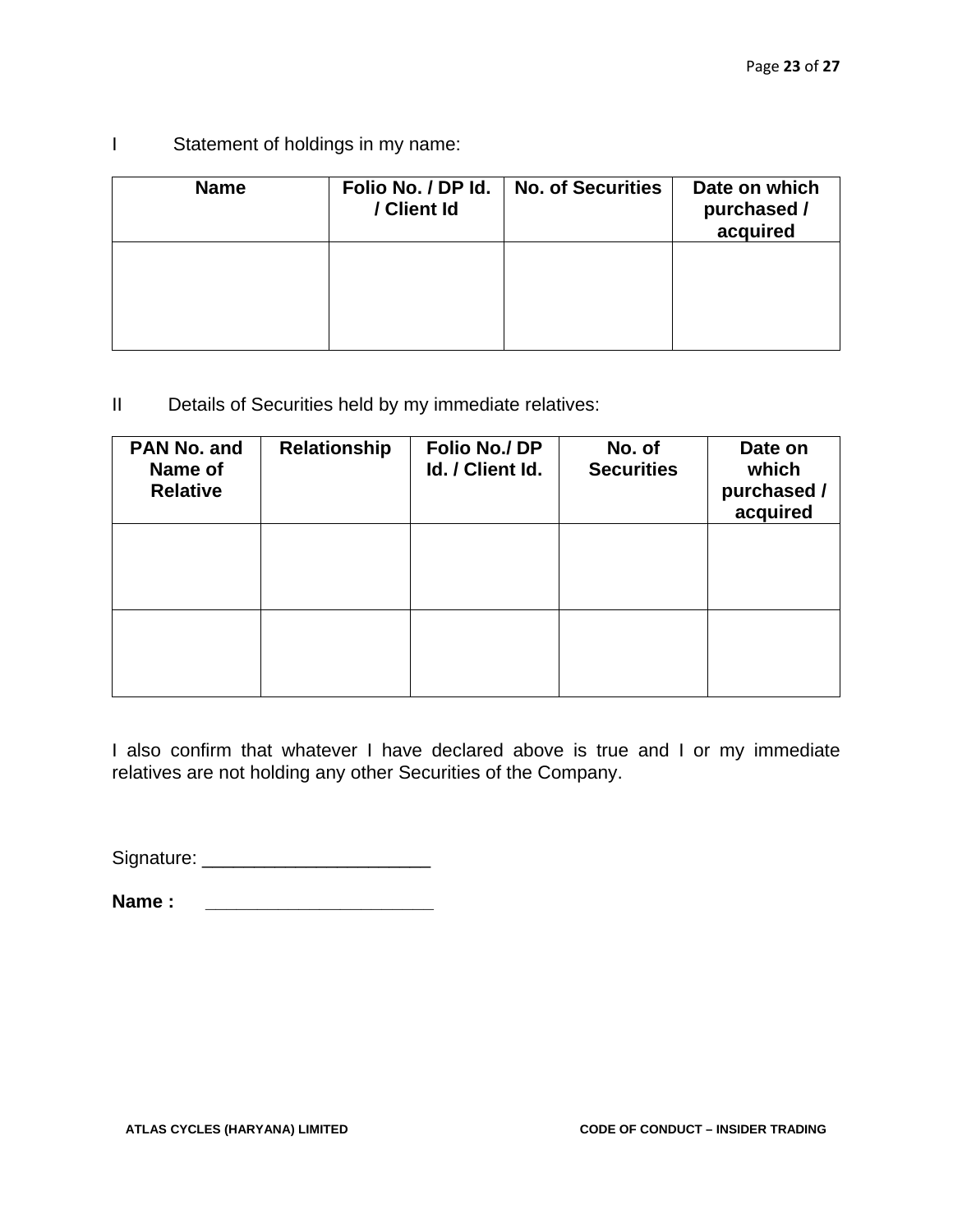**CIN : L35923HR1950PLC001614 Reg. Office : Industrial Area, Atlas Road, Sonepat 131001 (Haryana)** 

### **FORM E**

### **Form for disclosure of holdings of equity shares/ other securities of the Company on half yearly basis**

#### **From**

| Director / Designated employee: |  |
|---------------------------------|--|
|                                 |  |
|                                 |  |
|                                 |  |
| Address:-____________________   |  |
|                                 |  |

Date :- \_\_\_\_ \_\_\_

To The Compliance Officer Atlas Cycles (Haryana) Limited Industrial Area, Atlas Road Sonepat – 131001, Haryana

 $\frac{1}{\sqrt{2}}$  ,  $\frac{1}{\sqrt{2}}$  ,  $\frac{1}{\sqrt{2}}$  ,  $\frac{1}{\sqrt{2}}$  ,  $\frac{1}{\sqrt{2}}$  ,  $\frac{1}{\sqrt{2}}$  ,  $\frac{1}{\sqrt{2}}$  ,  $\frac{1}{\sqrt{2}}$  ,  $\frac{1}{\sqrt{2}}$  ,  $\frac{1}{\sqrt{2}}$  ,  $\frac{1}{\sqrt{2}}$  ,  $\frac{1}{\sqrt{2}}$  ,  $\frac{1}{\sqrt{2}}$  ,  $\frac{1}{\sqrt{2}}$  ,  $\frac{1}{\sqrt{2}}$ 

#### Sir,

With reference to above, I wish to inform you that I alongwith my immediate relatives are holding equity shares/ other Securities of the Company as follows:

I. Details of holdings in my name:

| <b>Name</b> | No. of<br><b>Securities</b> | No. of<br><b>Securities</b> | No. of<br><b>Securities</b> | No. of<br><b>Securities</b> | Folio No.<br>$/$ DP Id. $/$ |
|-------------|-----------------------------|-----------------------------|-----------------------------|-----------------------------|-----------------------------|
|             | held as on                  | bought                      | sold during                 | held on                     | <b>Client Id.</b>           |
|             | 01.04.                      | during the                  | the half                    | 30.09.                      |                             |
|             |                             | half year                   | vear                        |                             |                             |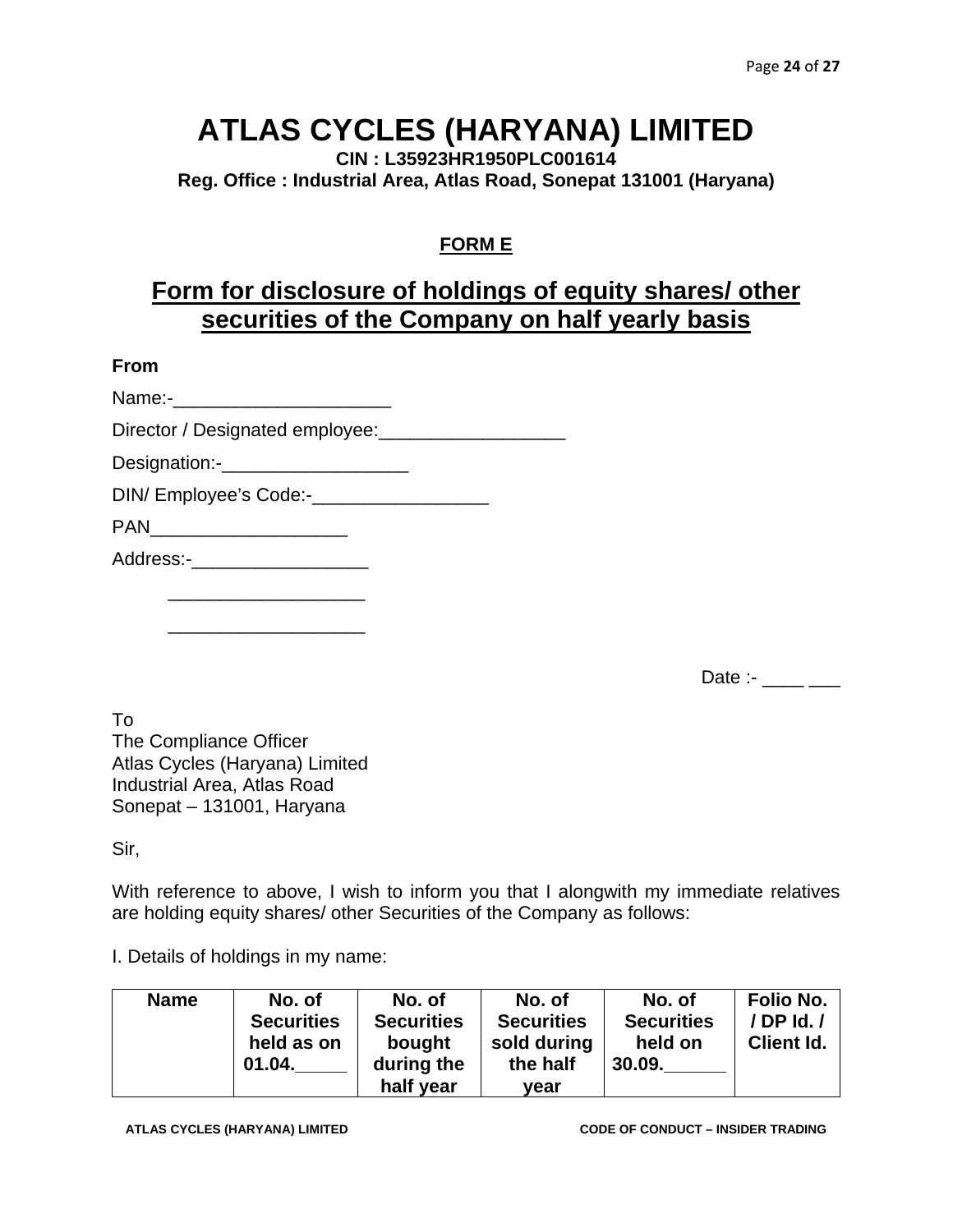II. Details of holdings in my name

| <b>PAN</b><br>No. and<br><b>Name</b><br><b>of</b><br><b>Relative</b> | <b>Relation-</b><br>ship | No. of<br><b>Securities</b><br>held as on<br>01.04. | No. of<br><b>Securities</b><br>bought<br>during the<br>half year | No. of<br><b>Securities</b><br>sold<br>during the<br>half year | No. of<br><b>Securities</b><br>held on<br>30.09. | <b>Folio</b><br>No./<br>DP Id.<br><b>Client</b><br>ld. |
|----------------------------------------------------------------------|--------------------------|-----------------------------------------------------|------------------------------------------------------------------|----------------------------------------------------------------|--------------------------------------------------|--------------------------------------------------------|
|                                                                      |                          |                                                     |                                                                  |                                                                |                                                  |                                                        |
|                                                                      |                          |                                                     |                                                                  |                                                                |                                                  |                                                        |

I/ We declare that I/ we have complied/ will be complied with the requirements of Company's Code of practices and procedures and code of conduct to regulate, monitor and report trading in securities and fair disclosure of unpublished price sensitive information pursuant to the requirements of the Securities and Exchange Board of India (Prohibition of Insider Trading) Regulations, 2015 pertaining to the minimum holding period of six months with respect to the Securities purchased during the half year.

**Name : \_\_\_\_\_\_\_\_\_\_\_\_\_\_\_\_\_\_\_\_\_\_**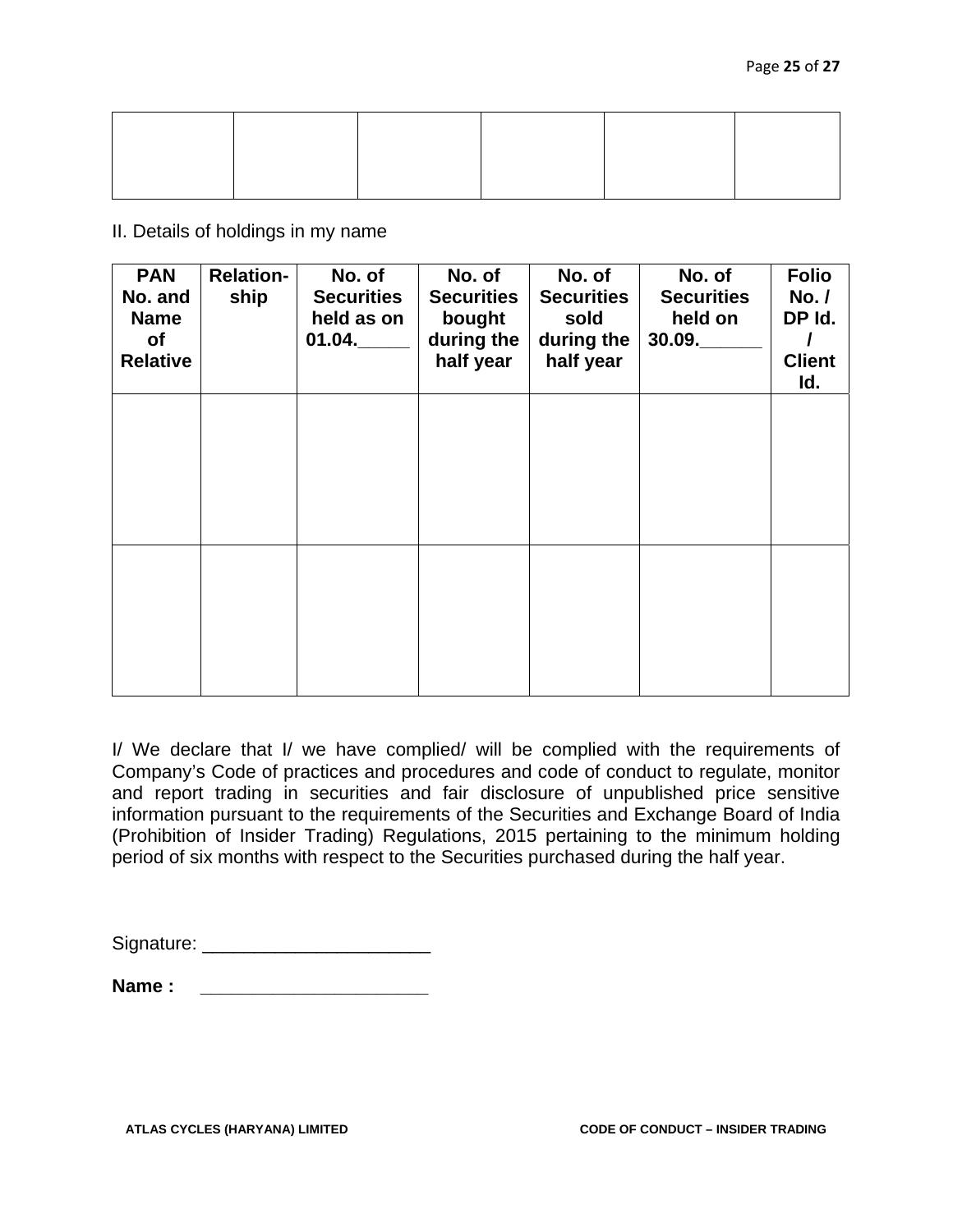**CIN : L35923HR1950PLC001614 Reg. Office : Industrial Area, Atlas Road, Sonepat 131001 (Haryana)** 

### **FORM F**

### **Form for Annual disclosure of holdings of equity shares/ other securities of the Company**

#### **From**

Name:-

Director / Designated employee:\_\_\_\_\_\_\_\_\_\_\_\_\_\_\_\_\_\_

Designation:-\_\_\_\_\_\_\_\_\_\_\_\_\_\_\_\_\_\_

DIN/ Employee's Code:-

PAN\_\_\_\_\_\_\_\_\_\_\_\_\_\_\_\_\_\_\_

Address:-

 $\frac{1}{\sqrt{2}}$  ,  $\frac{1}{\sqrt{2}}$  ,  $\frac{1}{\sqrt{2}}$  ,  $\frac{1}{\sqrt{2}}$  ,  $\frac{1}{\sqrt{2}}$  ,  $\frac{1}{\sqrt{2}}$  ,  $\frac{1}{\sqrt{2}}$  ,  $\frac{1}{\sqrt{2}}$  ,  $\frac{1}{\sqrt{2}}$  ,  $\frac{1}{\sqrt{2}}$  ,  $\frac{1}{\sqrt{2}}$  ,  $\frac{1}{\sqrt{2}}$  ,  $\frac{1}{\sqrt{2}}$  ,  $\frac{1}{\sqrt{2}}$  ,  $\frac{1}{\sqrt{2}}$ 

 $\frac{1}{\sqrt{2}}$  ,  $\frac{1}{\sqrt{2}}$  ,  $\frac{1}{\sqrt{2}}$  ,  $\frac{1}{\sqrt{2}}$  ,  $\frac{1}{\sqrt{2}}$  ,  $\frac{1}{\sqrt{2}}$  ,  $\frac{1}{\sqrt{2}}$  ,  $\frac{1}{\sqrt{2}}$  ,  $\frac{1}{\sqrt{2}}$  ,  $\frac{1}{\sqrt{2}}$  ,  $\frac{1}{\sqrt{2}}$  ,  $\frac{1}{\sqrt{2}}$  ,  $\frac{1}{\sqrt{2}}$  ,  $\frac{1}{\sqrt{2}}$  ,  $\frac{1}{\sqrt{2}}$ 

Date :- $\frac{1}{2}$ 

To The Compliance Officer Atlas Cycles (Haryana) Limited Industrial Area, Atlas Road Sonepat – 131001, Haryana

Sir,

With reference to above, I wish to inform you that I alongwith my immediate relatives are holding equity shares/ other Securities of the Company as follows:

I. Details of holdings in my name:

| <b>Name</b> | No. of            | No. of            | No. of            | No. of            | Folio No.         |
|-------------|-------------------|-------------------|-------------------|-------------------|-------------------|
|             | <b>Securities</b> | <b>Securities</b> | <b>Securities</b> | <b>Securities</b> | / DP Id. /        |
|             | held as on        | bought            | sold during       | held on           | <b>Client Id.</b> |
|             | 01.04.            | during the        | the year          | 31.03.            |                   |